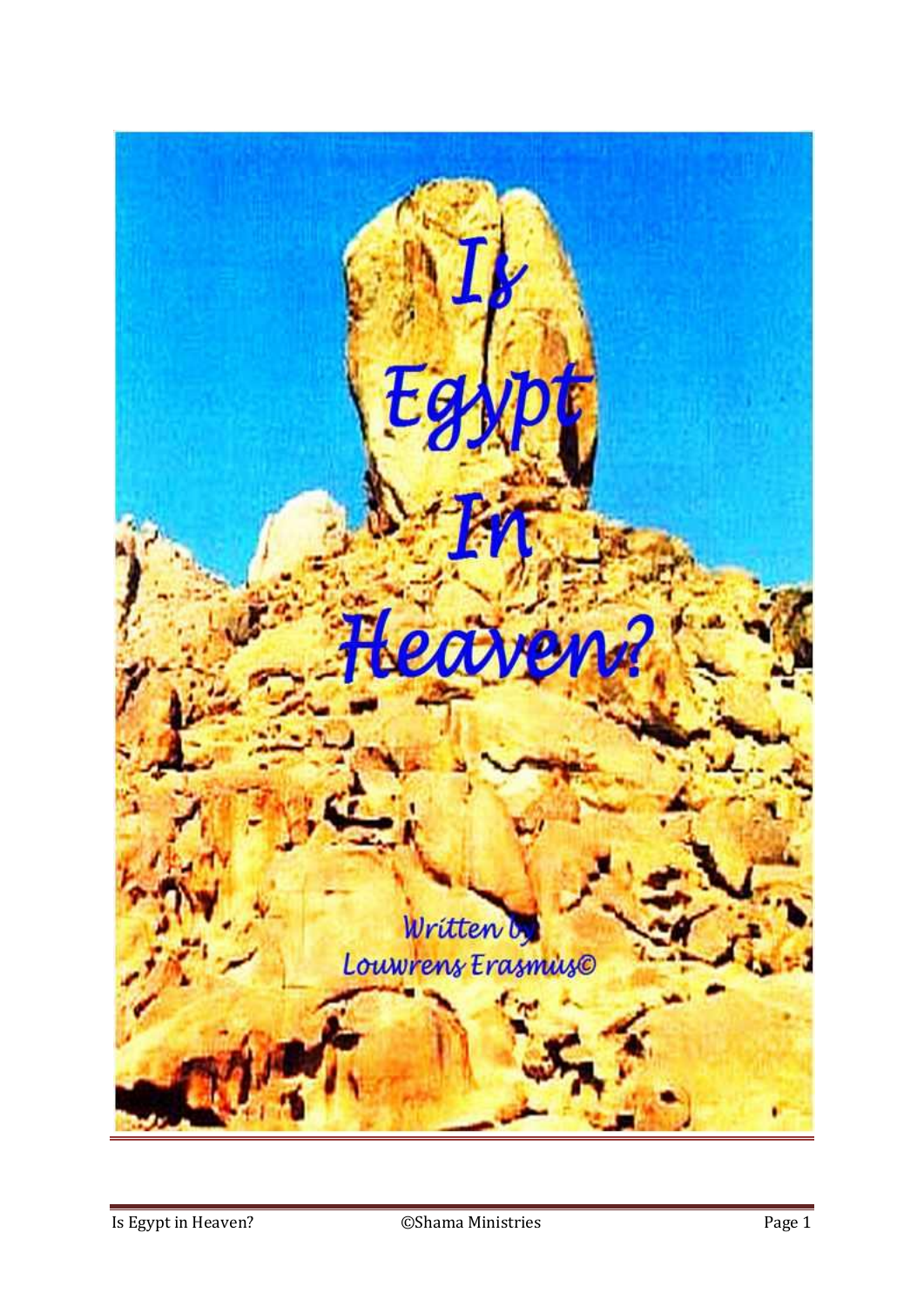#### ISBN: 978-0-9946523-9-3 Copyright © by Louwrens Erasmus

Published by Shama Ministries

Ebook Edition, License Notes

This ebook is licensed for your personal enjoyment only. If this book helped you in your relationship with the LORD, please tell your friends and refer them to my website at http://shama.org.za where more of my work is available that would assist in your daily walk with the LORD.

I am struggling with terminal Carcinoid cancer and is unable to do any work, and hence apart from a small pension rely on donations to survive.

I also use a foreign payment system which unlike paypal charges nothing for transfers directly to your or the recipients bank account. I can vouch for it that transfer time in most cases is somewhere between 12 to 48 hours.

So if you transfer any monies from or to another person I would like to suggest that you use this company as I am an affiliate and gets paid a commission for each new client.

All you have to do is click on the OrbitRemit button below. You will get the best exchange rate and a transfer at virtually no cost.

If you would like to remit a donation to our ministry you can do this using my information as follows:

Swift code SBSA ZA JJ Branch code 050818 Account number 10110464352

Name HJ Erasmus as she is the secretary of our NPO Identification 023 359 NPO. This is the same as a US 401(c) and we can provide you with a receipt for tax purposes.



Follow my personal blog at louwrense@blogspot.com

Facebook:https://www.facebook.com/pages/Louwrens-Erasmus-Shama-Ministries/305674599449922?ref=hl

Website http://www.shama.org.za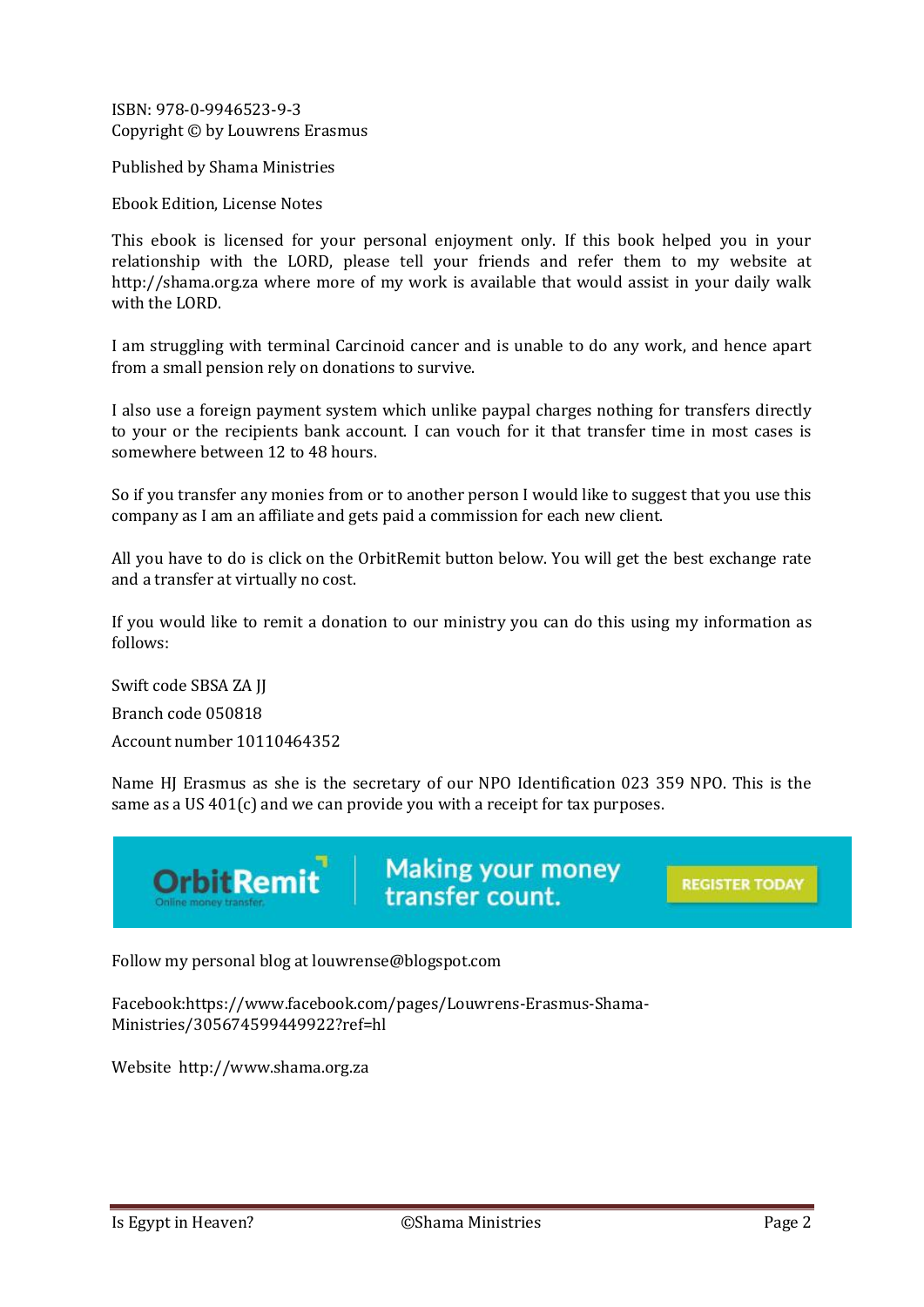# **CONTENTS**

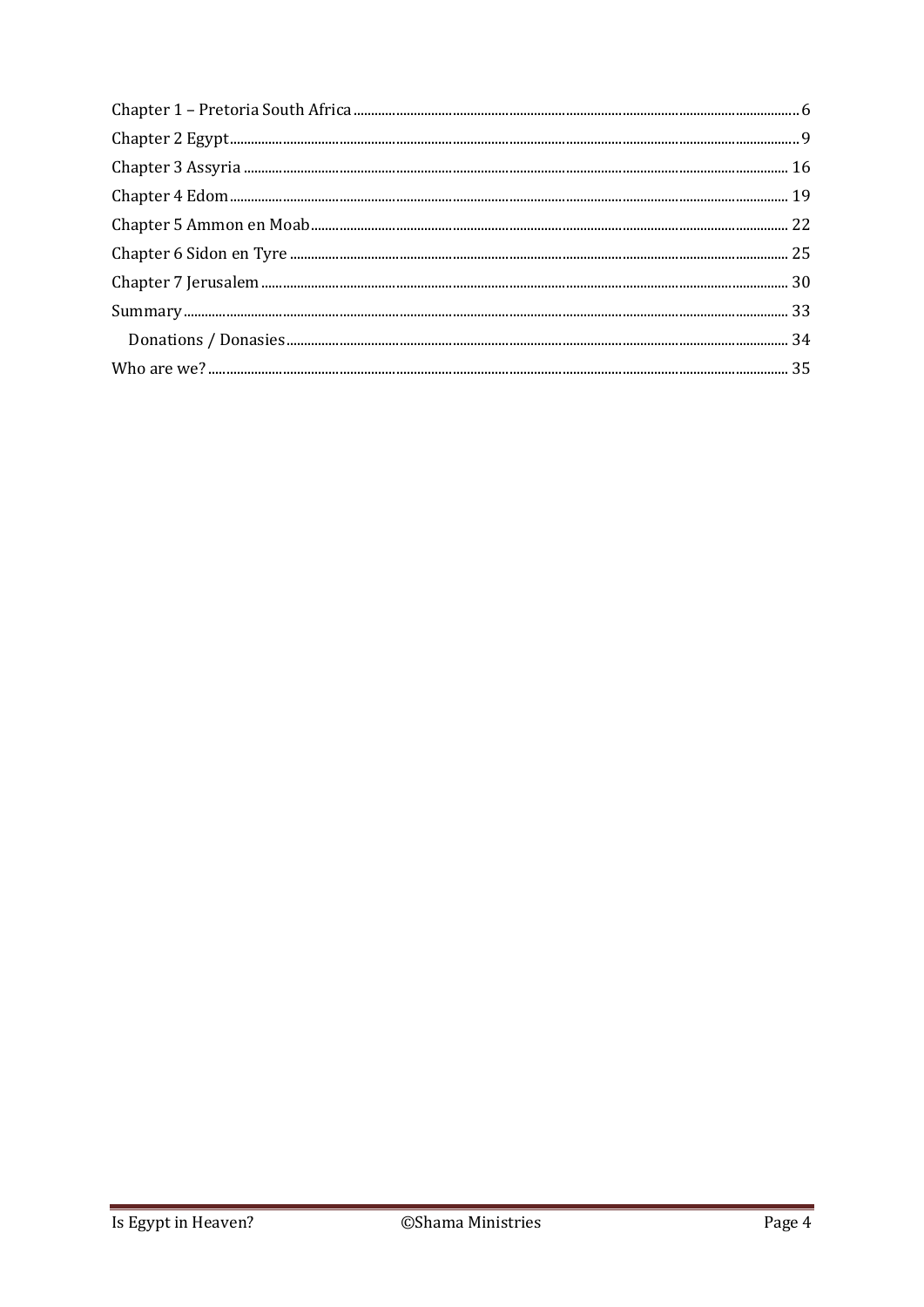<span id="page-4-0"></span>The author is recalling a near-death experience he encountered. We all have preconceived notions of how our afterlife is going to play out just as this author did. When he finds himself in Egypt he is confused because this does not line up with what he has been taught all his life. He thought he would be in Jerusalem. This reminds me of the scripture in Isaiah 55:8; "For My thoughts are not your thoughts, Nor are your ways My ways," says the LORD."

A heavenly companion meets him and teaches him, through the use of scripture, why he is in Egypt. This companion is to escort him to Jerusalem where he has an appointment. Along their journey they meet a few newly departed people who also must be escorted to Jerusalem; first is a Roman Catholic who is in Assyria, and then a little later, a practicing Jew in Edom. They are also in the state of confusion and do not know why they were planted in these places. The heavenly companion also teaches them why they were supplanted in their respective areas. He also explains the areas of Moab and Ammon and why the people there have no roads leading to Jerusalem. The last person they meet is a former pastor who was planted in the area of Tyre and Sidon. As the others, he is confused until the companion explains why.

This book was thought provoking and made me realize that I need to dig deeper into the scriptures. I need to get out of the comfort zone of known stories and parables and learn background and the true meaning why particular scriptures were included in the Bible. The scriptures are not just for storytelling but they have applicable meaning to our everyday life. I would recommend this book to anyone looking for deeper meaning to scripture.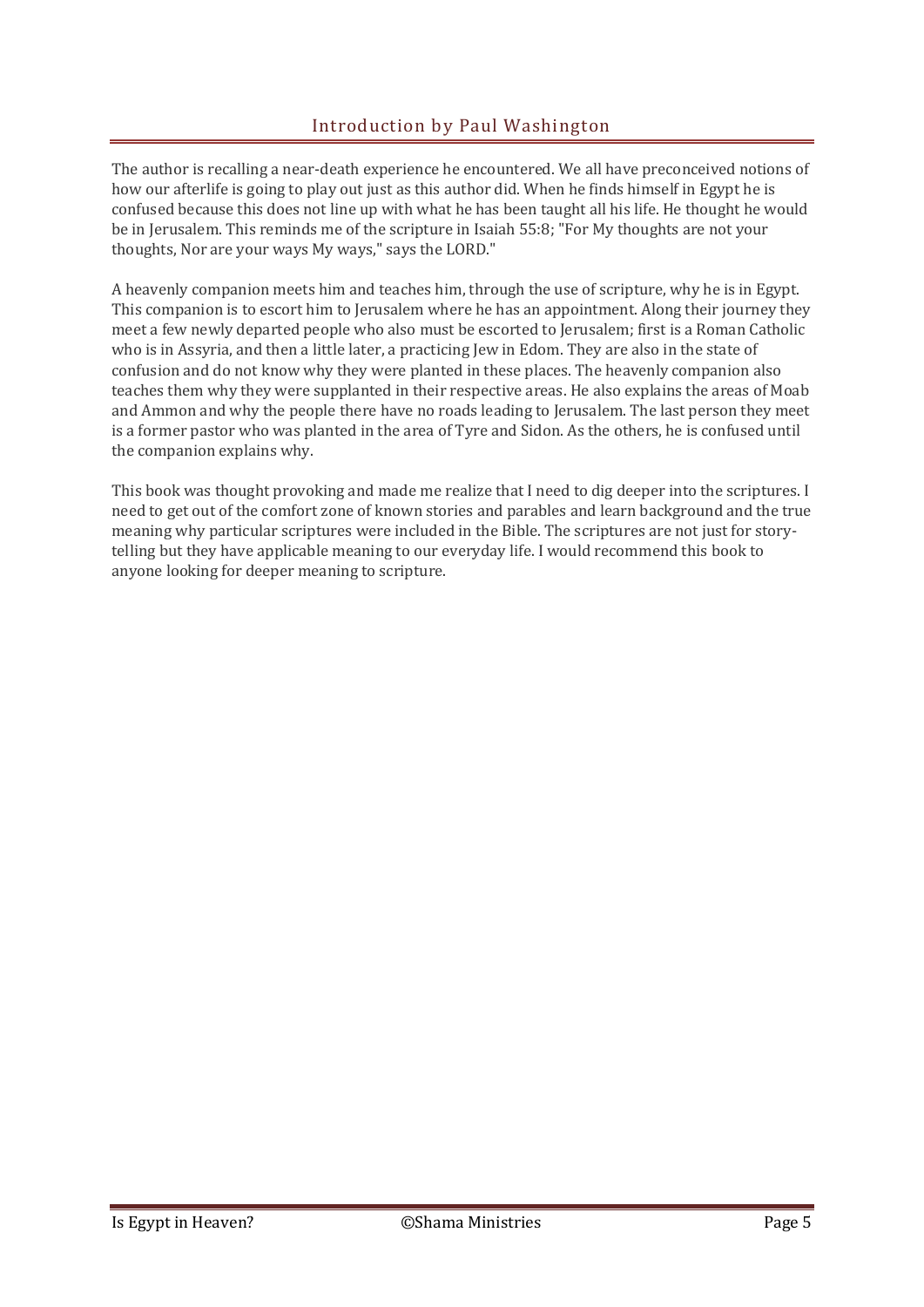#### <span id="page-5-0"></span>31 August 1995.

"Ouch!! I don't know what is wrong with me today. The only thing I know of is that I am in pain."

"Where?" asks Hettie, my wife.

"Right here above my hip, but maybe a little more towards my belly button." I turn around and go to my daughter, Su-hannie's bedroom to talk to her.

"Morning my cutie. When you went in for the operation to remove your appendix in May earlier this year, where did the pain originate from? I don't want to be funny, but I think my appendix has only now found out that it could have given me trouble years ago when I was a teenager, and has now decided to give up the ghost."

"Just here in line with my hip, but a little more towards the belly button. But why do you want to know, dad?"

"I woke up with this extreme pain. I think my appendix has only now decided to give me trouble as it did not give me any trouble when I was a teenager. So it has found out that it could have given up thirty years ago, and is now trying to make up for it."

The rest of the morning progressed as per usual. Fortunately for me I had to see a client in Pretoria before taking the road to our offices in Johannesburg, so I did not have to spend an additional hour in the traffic. The only thing that I knew was that I was in pain.

Later that morning I phoned Hettie to get an appointment for me at our local doctor. Fortunately the doctor could still see me the same afternoon and I hoped that she would be able to find the origin of the pain.

The doctor confirmed my own diagnoses. Acute appendicitis. As a result I had to go home, pack my bags and go to the hospital to have my appendix removed. Even though the surgeon was fully booked that night, he agreed to remove my little problem before it ruptured.

On arriving at the hospital I was immediately taken to the first floor where all the operating rooms were. That is where I had to wait to see the surgeon quickly, before he could go ahead with the operation.

"Good evening. I take it you are the guy that is in pain. Let me have a quick look and feel before I take you into the operating room. Okay, it definitely sounds and feels and looks like your appendix is about to go, so give me an hour and we will remove it for you."

"Thanks doctor." With this he returned to the operating room.

Hettie also decided to go home and ensure that our children are fed and put to bed. She told me that she would phone the hospital later to find out how everything turned out, gave me a kiss, and left.

"What is for dinner tonight?" That was the first question Hettie received on her return. And then without waiting for an answer, the next question was fired off. "What was the diagnosis of the surgeon? When will dad be able to come home again?"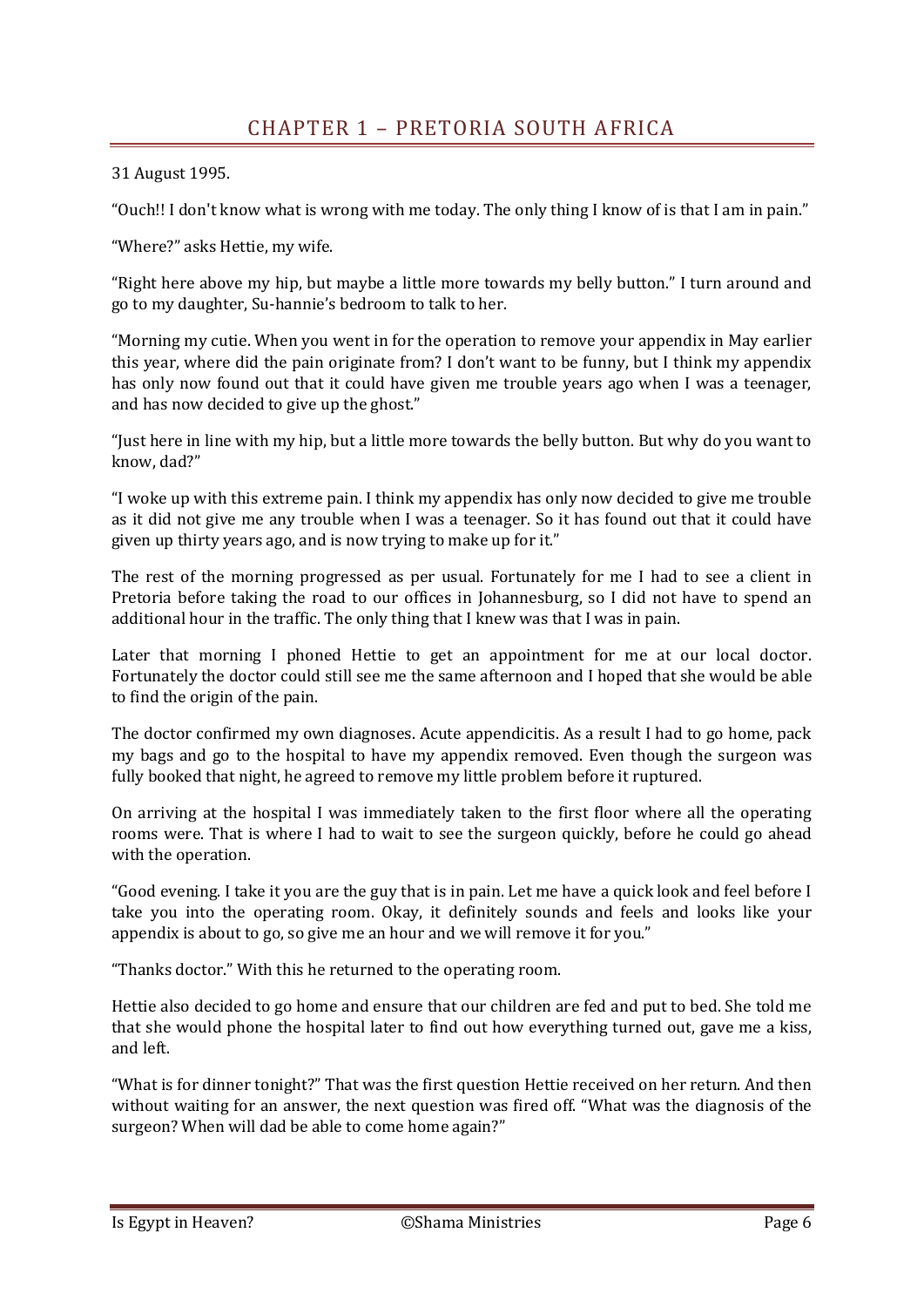"I will see what I can do quickly for us to eat. Your dad is waiting to be operated on. He has to wait until they get time to remove his appendix." And with this she continued with her food preparation.

After dinner, she ensured that all the kids were washed, all their home work done, and put them to bed.

"Eugene Marias Hospital, how can we assist you?" It is me again, Hettie. Is my husband back in the ward yet?" This conversation continued till nearly midnight. The answer changed then to "Your husband is out of the operating theatre, and is recovering in the ward. He is still very sore, but that should change by the morning. He is now resting and asleep."

For me it was not that easy. It was very sore and they eventually gave me something for pain and to sleep.

The next morning early the surgeon walked into my room, and started with his normal barrage of questions. "How is the pain this morning?"

"I am a little tender but assume that it is as a result of the operation. Fortunately the pain I had yesterday has disappeared."

The doctor looked me straight in the eyes and then continued. "Do you know how lucky you are?" He then told me what happened during the operation the previous night, and that he had both good and bad news for me.

When Hettie came to visit me later that morning, I found it difficult to tell her that not only did they remove my appendix, but they also shortened my small intestine by about a meter.

"Why did they cut of a piece of your intestine?" I could see the shock in her eyes as she asked the question.

"They had to do it as there was a malignant tumour attached to it and was called Carcinoid cancer. And that is not the end of it. I will have to return in six to eight weeks time to have further surgery as they could not remove everything as I was not properly prepared for such a long operation." According to the doctor they still had to check if the cancer had spread to the lungs and liver, and if they could find any evidence of lymph node infection by the cancer. They would also then remove the rest of the tumour that they could not remove during the appendix operation.

I was really comforted by what the surgeon also told me that morning. He said that they accidentally found the tumour, as it was not visible at first. He also told me that he believed that the LORD showed him the tumour. Apparently they struggled to get hold of the appendix and decided to enlarge the incision and to reel out some of the intestine to make space for him to get hold of the appendix. He started talking to the anaesthetist and he actually reeled out more than necessary, but stopped when he felt something in his hand that was not the intestine. When he looked down he saw the tumour and immediately recognised it as maligned. That was how they found it.

A couple of days later I went home, and thought about this thing that was still growing inside of me, and that would more than likely, eventually kill me. I still wanted to do so many things in life. At age forty four I was not ready to say my goodbyes to all my loved ones, and die.

A couple of weeks later we decided to go away for the weekend and to relax. We took our caravan and went to Kokoriba, a game farm outside Brits that catered for campers. Somehow I ended up with a bout of flu and was on medication for that, but still enjoyed myself swimming,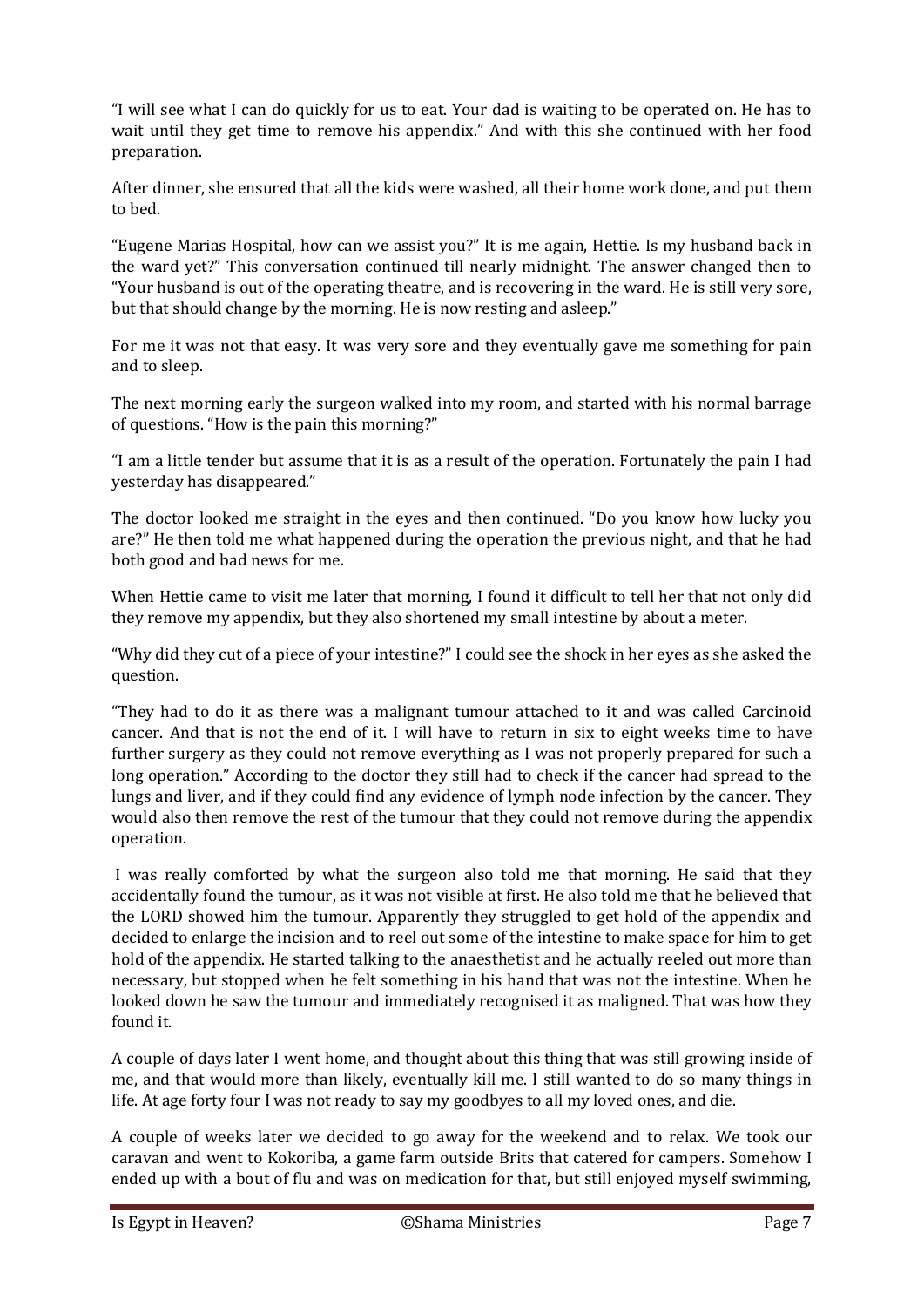playing table tennis with the kids, and like normal be on food duty. I decided that for the Saturday evening I would do a lamb neck 'potjie' (casserole dish) as it did not require a major effort. I was feeling a little under the weather and asked Hettie to take over while I went inside the caravan and lie down on the bed. The pain was just getting more intense and the flu was really getting to me.

I could not understand why I was sweating so profusely, and why I was extremely nervous. I ended up taking more medication, but to no avail. Hettie and the kids were really worried and thought that this would be my end. I eventually fell asleep and woke up the Sunday morning feeling a lot better than the previous day.

The doctor sent me for a full MRI on the Monday, but could not find anything that he did not already know. Everyone was puzzled about what happened that Saturday. I only found out years later that I had all the side effects associated with Ephedrine. It is used in cold and flu medication, and that was what I was taking for the flu.

The day eventually arrived when I had to report for the follow up operation at the end of October. During this session they had to remove the part of the tumour they left behind, and look to see if it had spread anywhere. This was a full upper and lower [laparotomy](https://www.google.co.za/search?hl=en&tbo=d&spell=1&q=laparotomy&sa=X&ei=i2z-UOSsDIiphAe154CICw&ved=0CDAQvwUoAA) to give the surgeons access to everything inside.

During the operation they removed a large number of lymph nodes, and as they could not remove all the cancer, I was told that chemotherapy was required. I did not really like the full diagnosis as I knew there was still some cancer inside of me that could eventually kill me. Hettie and the kids went home that evening and left me to recover from the operation.

The next morning at eight, something very peculiar happened. I heard this wonderful music that I can only say was angelic. I tried to find the origin but was not able to. I looked all over the ward to see if someone was listening to their radio, or that they had a cassette player with them, but nothing. When Hettie arrived later that morning, she said she could not hear the music, and eventually decided to go home as I was not paying attention to anything she was saying.

And then, I died.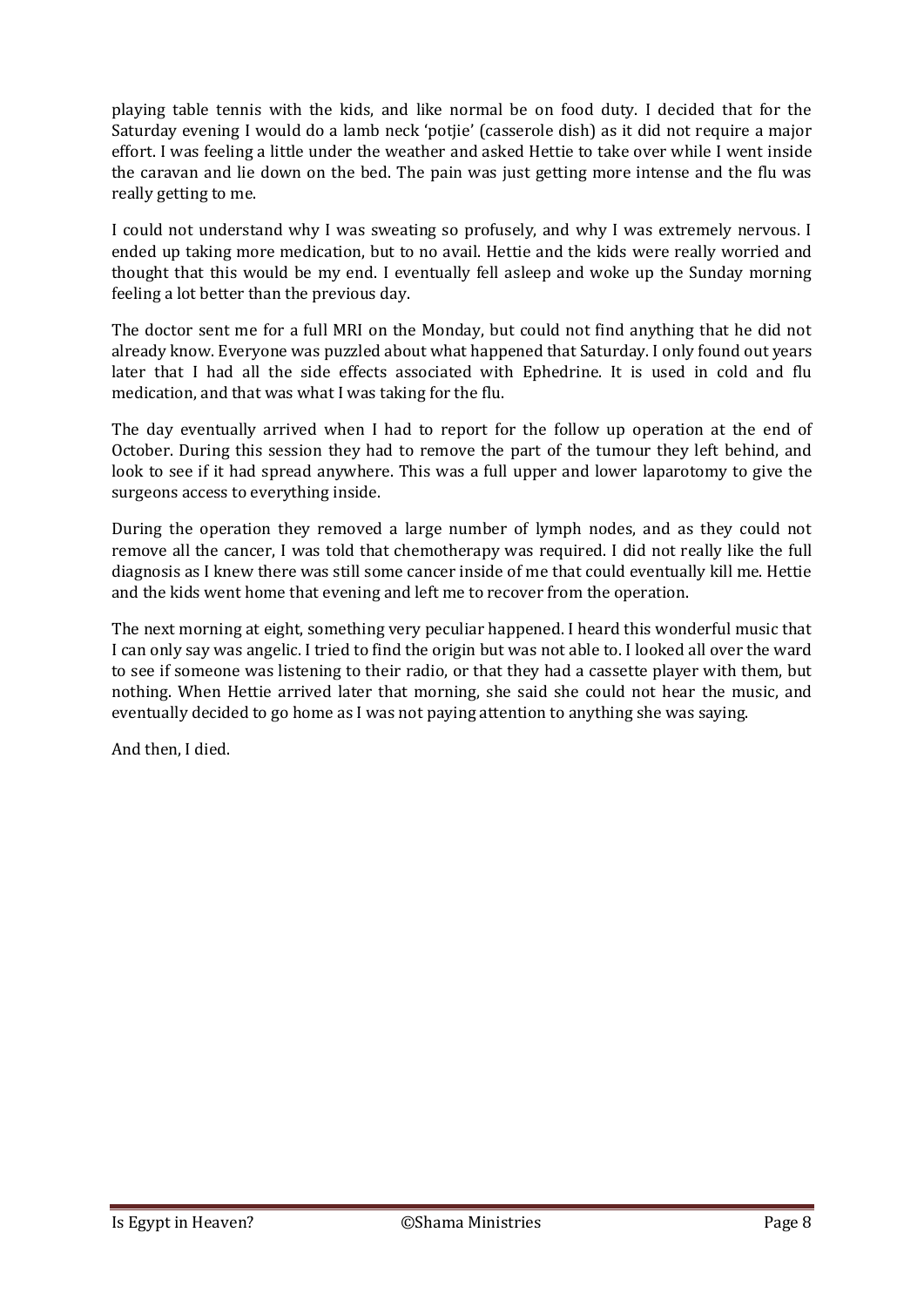<span id="page-8-0"></span>"Where am I?" Those were the first words I uttered.

An old man standing next to me calmly answered, "Egypt."

"No no no, do not try to be funny or make fun of me. I am not in a mood for that. The last thing I remember is that I was in the Eugene Marias hospital in Pretoria, South Africa. Now you are telling me that I am in Egypt. I don't see any pyramids, so you cannot be serious."

"My friend, you are in Egypt. You just died in hospital. If you care to look over your shoulder you will see yourself still lying on the bed. But, I can honestly tell you that you just died."

This old man just got my attention. When I looked over my shoulder I could still see myself lying on the bed. It looks as if I am asleep, and everything is quiet with nobody running around. I started pinching myself, try hitting myself in the face, but I don't seem to be able to wake myself from this horrible nightmare. The only thing that really worries me is that I can still hear the same music I heard earlier that morning. And I still cannot trace the source of it.

I turn to face my companion, and in shear desperation I start talking to him. "You are now telling me that I am in Egypt and that I just died. I still see myself lying on the bed, and yet here I am talking to you. It just doesn't make any sense at all."

The old man points to a large rock and starts walking towards it, and makes some gesture to me that I should sit down. He looks at me with those soft blue eyes that are so full of sympathy. I feel completely uncomfortable that I spoke to him the way I did, and bow my head in shame. He takes my hand in his hand, leads me to a rock and sits down next to me, and then starts talking.

"Do you believe in the LORD?" he asks.

"Off course I believe in the LORD". The answer came forth without even thinking about it. "You know, I will never ever have any doubt about that. Let me tell you why. Years ago my son, he was only 6 years old at that time, ended up in hospital after he was hit by a motorcar. He had a broken leg, cracked skull, and his left foot was caught between the road and the one tyre while the car skidded on trying to stop. His left foot was so badly damaged that they thought of amputating it. He was in a coma in a high intensive care hospital. During that time my standard routine was to stop at the hospital before going to the office. That particular morning, I felt that I needed to pray differently to other mornings before going into the hospital to see him. I asked the LORD probably the worst question you can imagine as I could not see my son in this state. I actually asked the LORD either to let him die, or to wake him up for me. As I walked into the ward the sister told me that she just finished putting on his new dressings and that there was no change. Do you know how I cried when I walked in took his hand and he called out "Morning Dad?" And then the time I had cancer the first time and asked the LORD to give me time to see my children grow up in order for me to be a father to them. That was 9 years ago. And now you ask me if I believe in the LORD?"

"Wow. That is a very good reason to believe in Him. But, unfortunately we cannot sit here the whole time we have to go to Jerusalem. I am convinced that you do not want to stay here in Egypt. So let's get a move on as you have a very important meeting scheduled in Jerusalem."

And there he said it again. I am in Egypt. Somehow, something is not right. So I shake my head to hear if there is anything loose inside, but everything sounds normal. But when I look over my shoulder I see myself lying on the hospital bed, and if I look around me, it looks rather dry. But I am convinced that I do not see any pyramids. I cannot be in Egypt. Egypt is up there in northern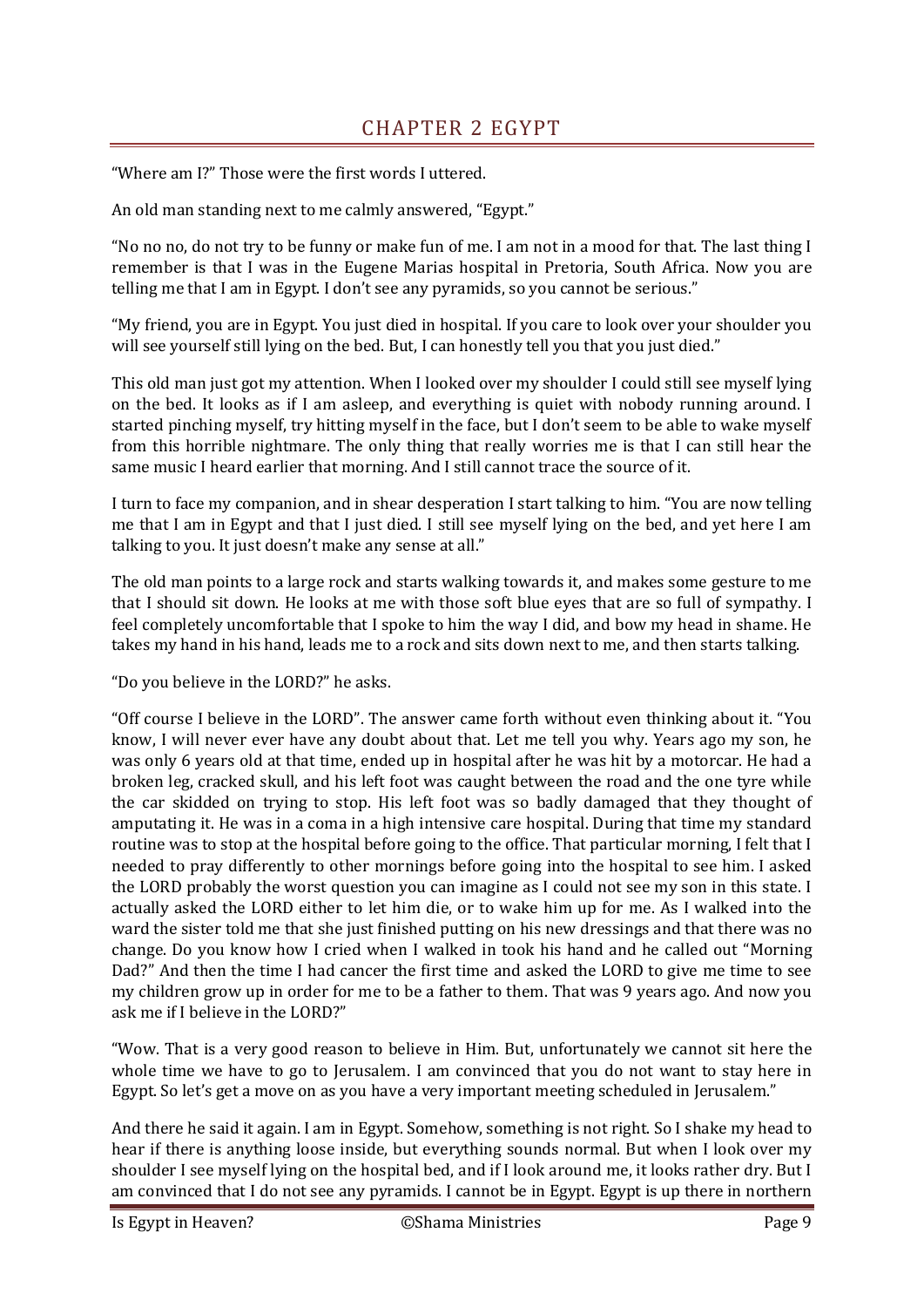Africa, and I live in South Africa. I have also never heard of anyone who died who went to Egypt. Somebody must have seen the dead there. Just imagine. All these dead people walking around in Egypt. This sounds more like a horror movie or a fairytale to me.

"Before we continue, can you please explain this Egypt story of yours? I am the type of person that needs to examine all the facts before jumping to conclusions. I do not want to go with you while not knowing what is happening. I keep on thinking that either I am of my rocker, or I am with someone who needs to be in a lunatic asylum." And with that I sit down on the rock again to show him I am not going anywhere.

"How well do you know the Bible?" asks my companion?

"The complete Bible? I think I know the book of Romans quite well as I studied it with the help of a study tool published by one of the Christian publishers. And, yes, I think I can recall a couple of Psalms, and also a couple of verses from Ecclesiastes, and then the normal stuff like you always hear in church. The things like the birth of Jesus, the history of Adam and King David. And then I still think that I can recall all the names of the books in the Bible. But why do you ask?"

'I want to know if you really know the Bible?" he asks again.

"Probably not as well as I should. But then if I knew everything in the Bible I would become bored at church every Sunday. As it is I struggle to sit at church as I had a back fusion a while ago and the doctors removed my coccyx years ago." I think that is a very good reason.

"So you cannot tell me what the prophets of the Old Testament were trying to convey to people?"

"No. I have to admit that I have never really studied the prophets. Besides, they were only there to tell Israel what they were doing wrong. And all those things happened years ago." I think I have given a very good summary of how I see the situation. And I know I am correct.

"If I tell you that Zachariah told you and everybody else for that matter that you will end up in Egypt if you believe the way you do, would you believe me?" The old man seems to have the whole day to make his point, but I think he is only trying to make small talk.

I stand upright again to show my frustration. But then, as I look around me to see if I cannot spot a pyramid anywhere, I see people walking around and sitting down in what I believe to be a sweltering heat. I also see quite a big road in the distance with many people walking on it, in a direction away from this area. This has now got me completely baffled.

"I know you will not continue before making your point. So what did Zachariah say?" I find it really hard to hide my frustration.

"And if the family of Egypt go not up, and come not, that have no rain; there shall be the plague, wherewith the LORD will smite the heathen that come not up to keep the feast of tabernacles. This shall be the punishment of Egypt, and the punishment of all nations that come not up to keep the feast of tabernacles."

"I am now utterly confused." The only thing I can think of is why this is the first time that I have heard this passage. Why has nobody ever explained this passage to me, then at least I would have had an argument to use against the old man. All I now know is that he definitely got my attention.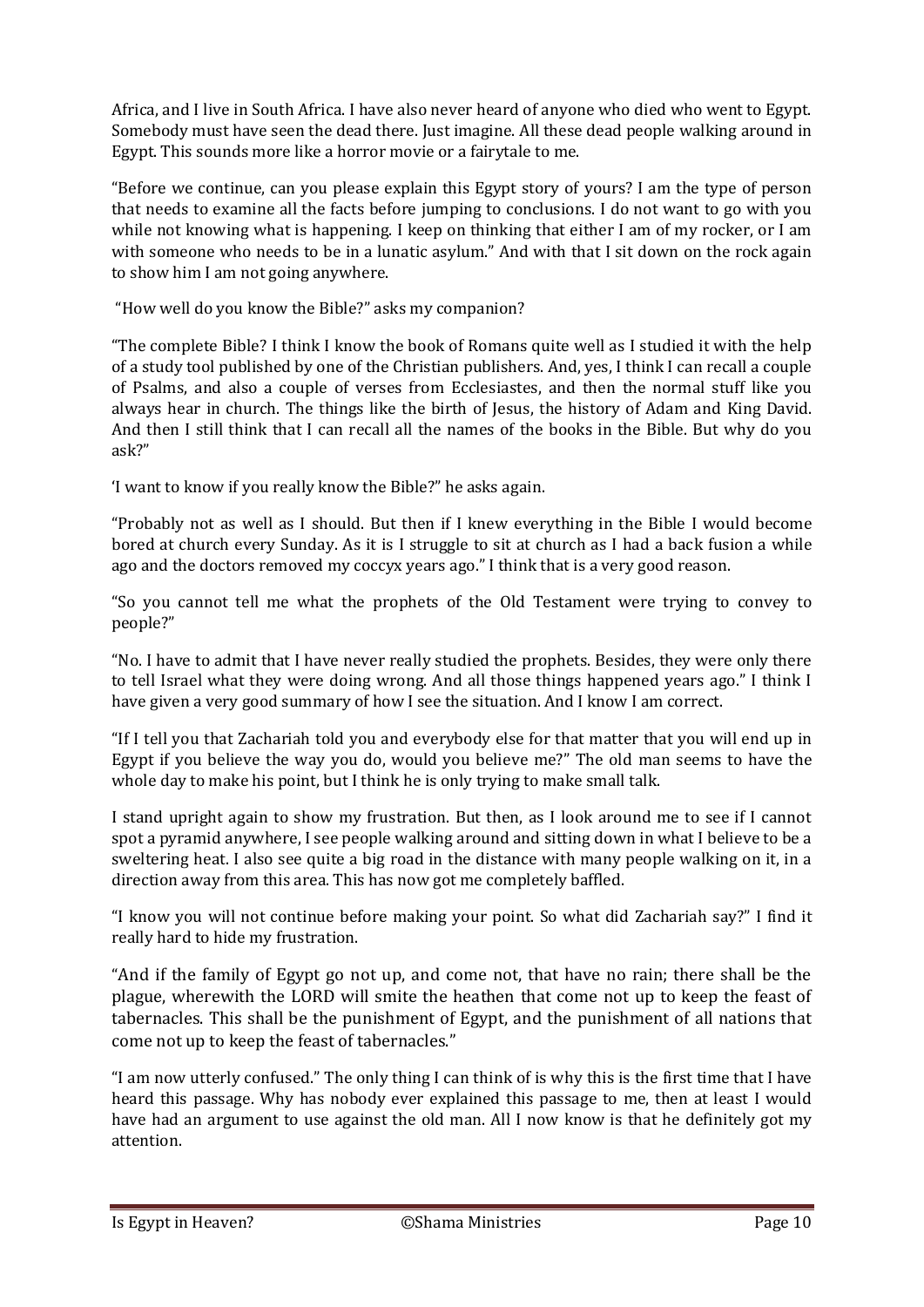"When I looked around just now, I saw a lot of people. Some were walking on a big road away from all the people that I first saw. What does it mean and why were they leaving?"

"What you saw was all the people in Egypt, here with us. They are happy with their circumstances. Some of them will go up to Jerusalem for the feast of tabernacles and then return to Egypt again, as this is what they are used to. The people you saw walking on the road, are those people that decided to follow the instruction to go up to Jerusalem. They have realised that they do not want to be in Egypt, and are following the prophet Isaiah's words: And many people shall go and say, Come ye, and let us go up to the mountain of the LORD, to the house of the God of Jacob; and he will teach us of his ways, and we will walk in his paths: for out of Zion shall go forth the law, and the word of the LORD from Jerusalem."

I am now really baffled. I am the type of person that likes to investigate things, use my logic to find out how everything fits together, and that way insure that I understand things. But now I have heard so many things for the first time, and I cannot make head or tail from it. All I know is that this old man has got my head spinning.

"Let us start at the beginning. You are telling me that I am in Egypt as I understand the Bible the same as these people. Now can you please clarify your statement as I do not understand anything you are trying to tell me? And while you explain this, can you also tell me why you can understand me as you do not look like someone who would understand me. You look like a Jewish person to me, and well, I come from South Africa and my native language is Afrikaans."

"Let me start with your last question. Heaven is heaven. There is not an Afrikaans speaking or English speaking heaven. No, we are all together and we all share the heavenly language."

Wow. That is good news. My companion just told me I am heaven. I really thought that Egypt was Egypt and heaven was heaven. So he has just told me that I am heaven. That is good news. I will now have to listen very carefully how he explains the rest of the story.

"We are here in Egypt, which is in heaven, because of how you believe. But fortunately for you, I received a message to collect you and take you to Jerusalem with me as you have a very important meeting there. But, as you asked me to please explain, let me do that. I am correct in saying that you were born in Melville, Johannesburg?"

Wow. I must admit that my companion seems to know something about me. "Yes, I was born in Melville and spent most of my childhood years in and around that area."

"Did you know the LORD when you were born, or did you first have to learn about Him?"

Now that is a silly question. It is impossible to know the LORD when you are born. You do not even know who your family members are. I had to go to Sunday school first and then only could I be confirmed as a confessing member of our congregation. "No, I do not think that it is even possible to know the LORD at that age."

"When you were confirmed as a confessing member of your church, what did it mean to you?"

"I can remember that quite vividly. It was the first time I could partake in communion, as it was only available to confirmed members of our congregation."

"Yes, and then?"

"What do you mean? I was a member in good standing throughout my life, and served as a deacon and in later years as an elder of our church. In fact, coming to think about it, I am still an elder of our congregation. Well I was, until I died."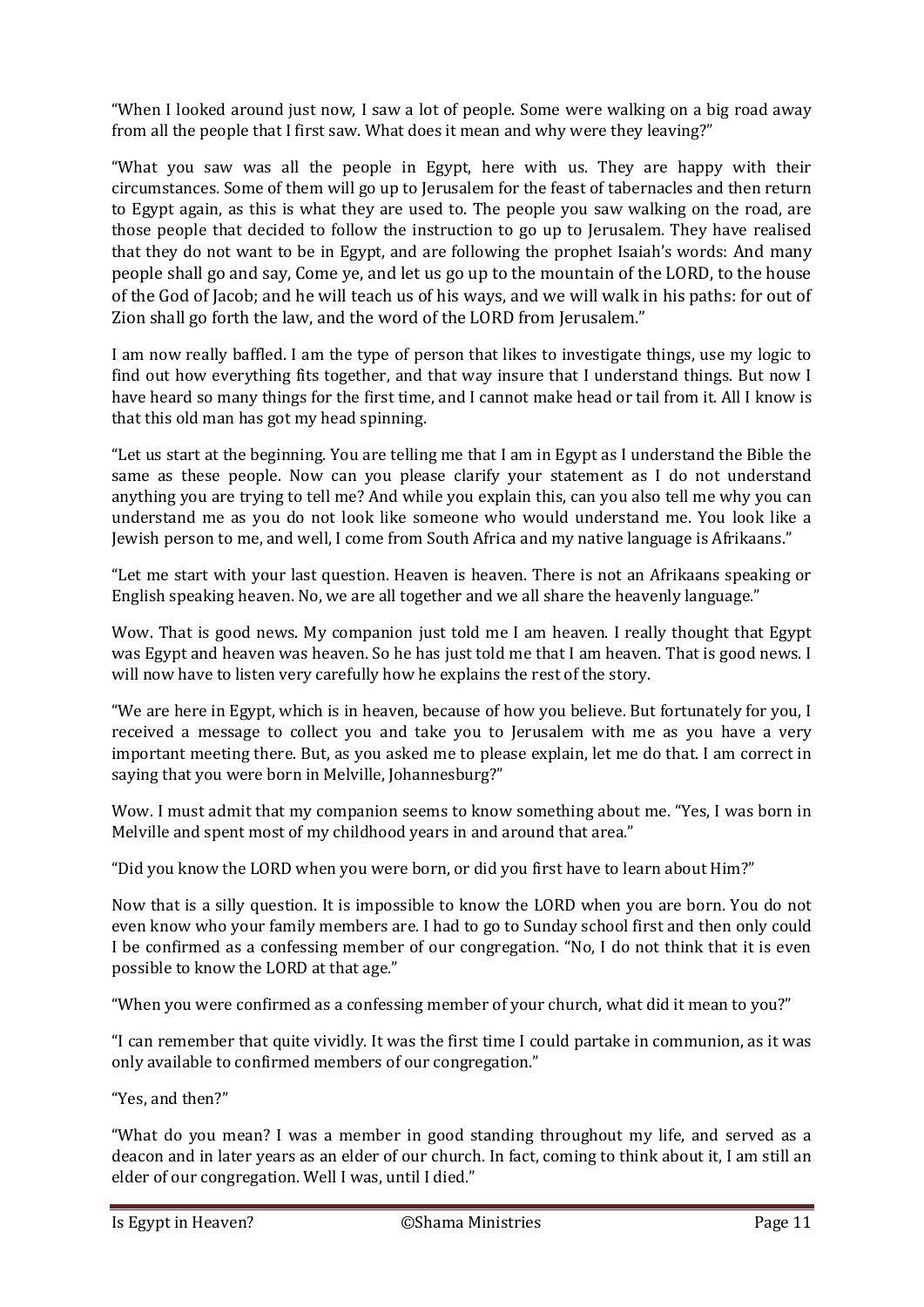"So to recap. You were confirmed as a member and served as deacon and elder. Do you think that is where it stops?"

I am getting frustrated again. He knows everything about me but cannot quit asking these questions.

"Yes, I think so. I still attend all the services at our local congregation, especially as the children are so actively involved. I am also involved in our EE3 evangelical action. So, yes, I think I am involved at everything I can get involved in." I trust that I have now answered all his questions in order for him to answer the rest of my questions.

"When were you baptised?"

"If I remember the facts correctly, I think it was in November 1951. The custom in our group is that babies must be baptised as soon as possible, so that is why I think am more or less correct. Why I remember the date is because of what our minister told me while attending my final year at Sunday school. Before we can get confirmed we have to provide proof that we were baptised, and our minister told me I did not have to provide proof as he held the baptismal service when I was baptised. From our class of twenty people only two of us were baptised in Melville, and can you believe that it happened on the same day also. But why do you ask?"

"And now you ask me why you are in Egypt." My new friend is now the one that seems to be irritated.

"Wait a moment. I cannot understand why you are asking me all these irrelevant questions. You seem to side step all my questions without giving me a straight answer. You must have received my information from someone, so I am the one that is completely confused."

The old man stares in front of him, and then asks another question. "When I quoted the passage from Zechariah earlier, did you really listen to what I said?"

"I was so dumb founded that I really cannot remember what you said. So maybe we should return to that quote and start again." I will really have to pay attention this time.

"And if the family of Egypt go not up, and come not, that have no rain; there shall be the plague, wherewith the LORD will smite the heathen that come not up to keep the feast of tabernacles. This shall be the punishment of Egypt, and the punishment of all nations that come not up to keep the feast of tabernacles."

"So what you are trying to tell me is that I am with those people he says will be in Egypt." I think I paid attention this time.

"Yes, and what does the quote end with?"

"That we did not keep the feast of tabernacles?" I am a little hesitant now as I do not want to upset my companion.

"Exactly. But can you tell me anything about this feast?"

"No, I do not believe that I can. All I know is that it was something Israel had to commemorate. I remember years ago that I saw the neighbours across the road from my one brother-in-law placing palm leaves on their balcony. When I asked him what it was for he mentioned that belonged to some or other sect and that they were celebrating the feast of tabernacles. But that is it."

"So you have no idea why they did it?"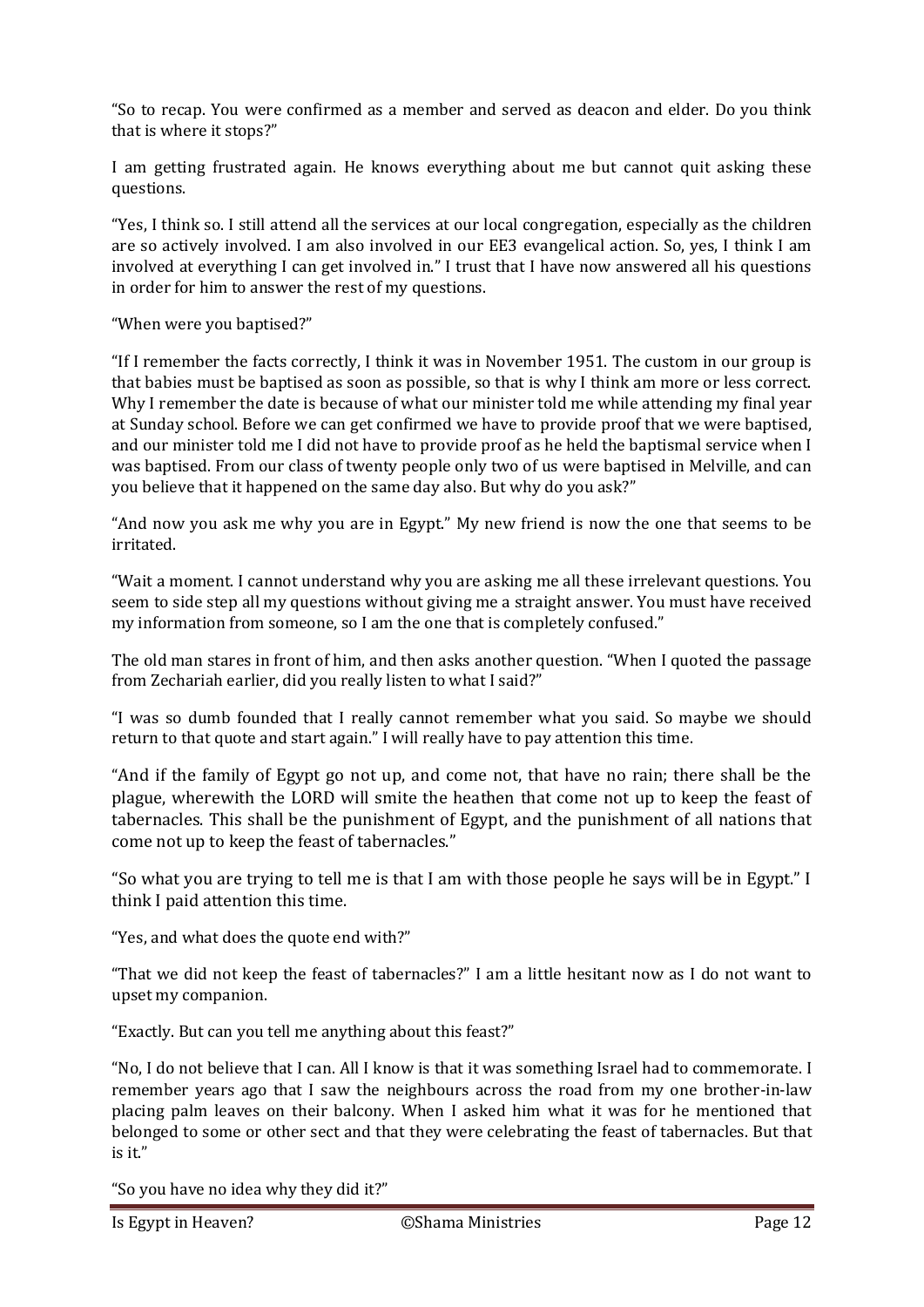"Nope, not a clue."

"It was ordered by Moses when he led Israel out of Egypt. This is what he said: And ye shall take you on the first day the boughs of goodly trees, branches of palm trees, and the boughs of thick trees, and willows of the brook; and ye shall rejoice before the LORD your God seven days. And ye shall keep it a feast unto the LORD seven days in the year. It shall be a statute for ever in your generations: ye shall celebrate it in the seventh month. Ye shall dwell in booths seven days; all that are Israelites born shall dwell in booths: That your generations may know that I made the children of Israel to dwell in booths, when I brought them out of the land of Egypt: I am the LORD your God."

"So, this was something that Israel had to keep. I am not a Jew. You actually know that I was born in Melville, Johannesburg. So why is it important?"

My companion is not happy. He now realises that he has a long road ahead of him. If he wants to convince me, he will really have to explain in detail.

"Let us start by giving you a number of biblical truths. In Hebrews chapter 6 we find the basic foundational doctrines mentioned. They are: Therefore leaving the principles of the doctrine of Christ, let us go on unto perfection; not laying again the foundation of repentance from dead works, and of faith toward God, of the doctrine of baptisms, and of laying on of hands, and of resurrection of the dead, and of eternal judgment."

He then looks at me and continue: "If we look at the way it is described, we have to start with repentance from dead works, believe that Christ paid the complete price for my freedom, then get baptised, filled by the Holy Spirit, and then we can find out what will happen when people die, and learn what happens at the eternal judgment. If we look at the example the LORD gave us, we find Israel in Egypt where they are serving the Pharaoh, they call out to the LORD, they believe and have faith in Him that He can save them, get to leave Egypt and then learn about the LORD at Mount Sinai. That was when the feast of booths, or tabernacles, was instituted."

"That is what happens in everyone's life. You are born in Egypt, a life removed from and without the LORD. We have to call out to the LORD for salvation and to break the yoke of the devil. So we have to repent from our works to get saved. We then become part of the covenant when we share Holy Communion and place ourselves under the blood of the Lamb, Jesus Christ. The next step is to get baptised. Both Paul and the history of Israel give us that sequence. Do you now understand why you are in Egypt?

"This was a huge mouthful." No wonder he was so upset at me for asking all these questions. I did it all in the wrong sequence. I first got baptised and then became part of the covenant. Where my church found this sequence of events I am not sure of, but it must be specified in one of their other books of confession.

"So you are telling me that I am in Egypt because I never got baptised after becoming part of the covenant, and that all these people I saw wandering around here are in the same boat as me? So I am really in Egypt, but this Egypt is in Heaven? So I will not find any pyramids here?" I am actually relieved now that I know where I am. But I am still very confused.

"Exactly, it seems that you are very quick to understand things. Well, I think we better get moving again."

Even before he starts walking again, I bombard him with the next question. "But what about Jesus? Didn't He come to fulfil the Old Testament? So how does He fit into this?"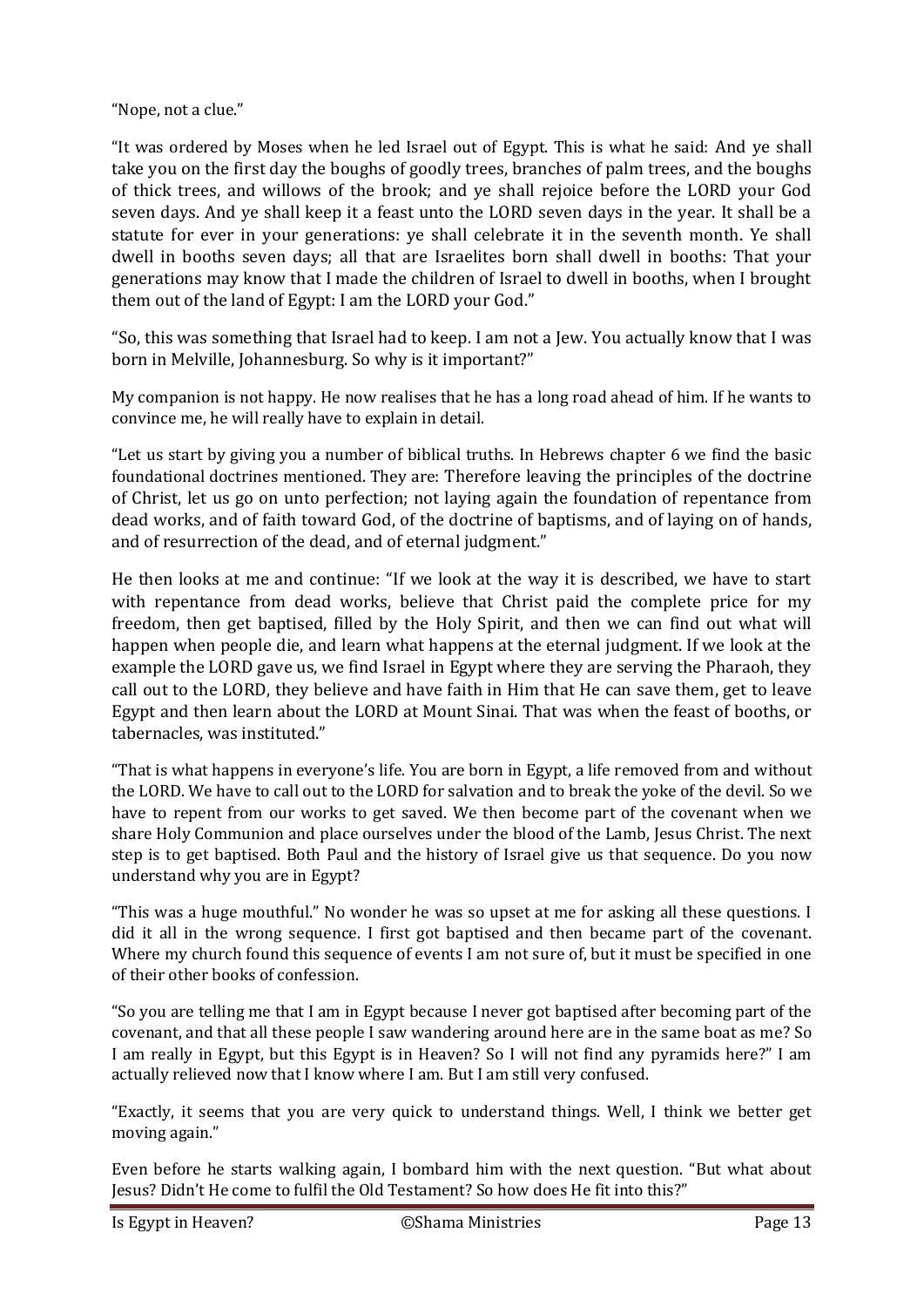"Here we go again. Do you believe that He replaced everything in the Old Testament?" the old man asks again.

"I was taught that Israel knew the LORD, but they did not believe that Jesus was the Messiah. As a result of that we are now his children. All we have to do is to get baptised as an infant, complete Sunday school, and then you are done. That was what I was told I had to do to become a New Testament Christian." I think I have explained exactly what I was taught.

"Now why did Jesus have to die?" The old man looks at me to see what my reaction is.

"He had to pay for our sins."

"And why did he have to pay for our sins?"

This guy has more questions than answers. "That is what the Bible teaches". I do not think that I have to quote all the verses in the Bible to him that relates to this topic.

"Yes I agree. But, I think you have a problem understanding the covenant, and it seems that I will have to explain this to you also." The old man returns to sit on his now familiar rock.

"The tabernacle that Moses built existed in order for them to continually present various prescribed sacrifices in. This was done to receive forgiveness for their sins. This is the sacrifice Jesus came to do, to take away the sins of the earth. He died in order for us to be freed from the sacrifices Moses was told to implement. Jesus died and went through the heavenly tabernacle to pay for all our sins and to fulfil all the requirements. So we have to accept that He did everything that was required. We have to become part of the covenant by sharing communion with him. We then become part of His nation and that is why you are in heaven. But because you did not get baptised after becoming part of his covenant people you are still in Egypt. Do you now understand why you are where you are?"

"Sort of." I do not think that I comprehend everything, but it does make sense to me.

He then continues. "Even in the time of Moses provision was made for those that were not born Jews. The Word declares: And if a stranger sojourn with you, or whosoever be among you in your generations, and will offer an offering made by fire, of a sweet savour unto the LORD; as ye do, so he shall do. One ordinance shall be both for you of the congregation, and also for the stranger that sojourneth with you, an ordinance for ever in your generations: as ye are, so shall the stranger be before the LORD. One law and one manner shall be for you, and for the stranger that sojourneth with you. From this do you now understand what Jesus had to do? He did not come to wipe the Old Testament from the table, no; he fulfilled the requirements of the physical tabernacle."

"I must admit I am a little bit confused. How do I know that you are correct?"

"Jesus himself said the following: "Do not think that I came to abolish the Law or the Prophets; I did not come to abolish but to fulfil. For truly I say to you, until heaven and earth pass away, not the smallest letter or stroke shall pass from the Law until all is accomplished. Whoever then annuls one of the least of these commandments, and teaches others *to do* the same, shall be called least in the kingdom of heaven; but whoever keeps and teaches *them,* he shall be called great in the kingdom of heaven."

"I must admit that in this short timeframe I have learned more than in years prior to this. I wish I knew this earlier, as I would have paid attention and ended up in a different place than Egypt." I am really surprised at what I just heard.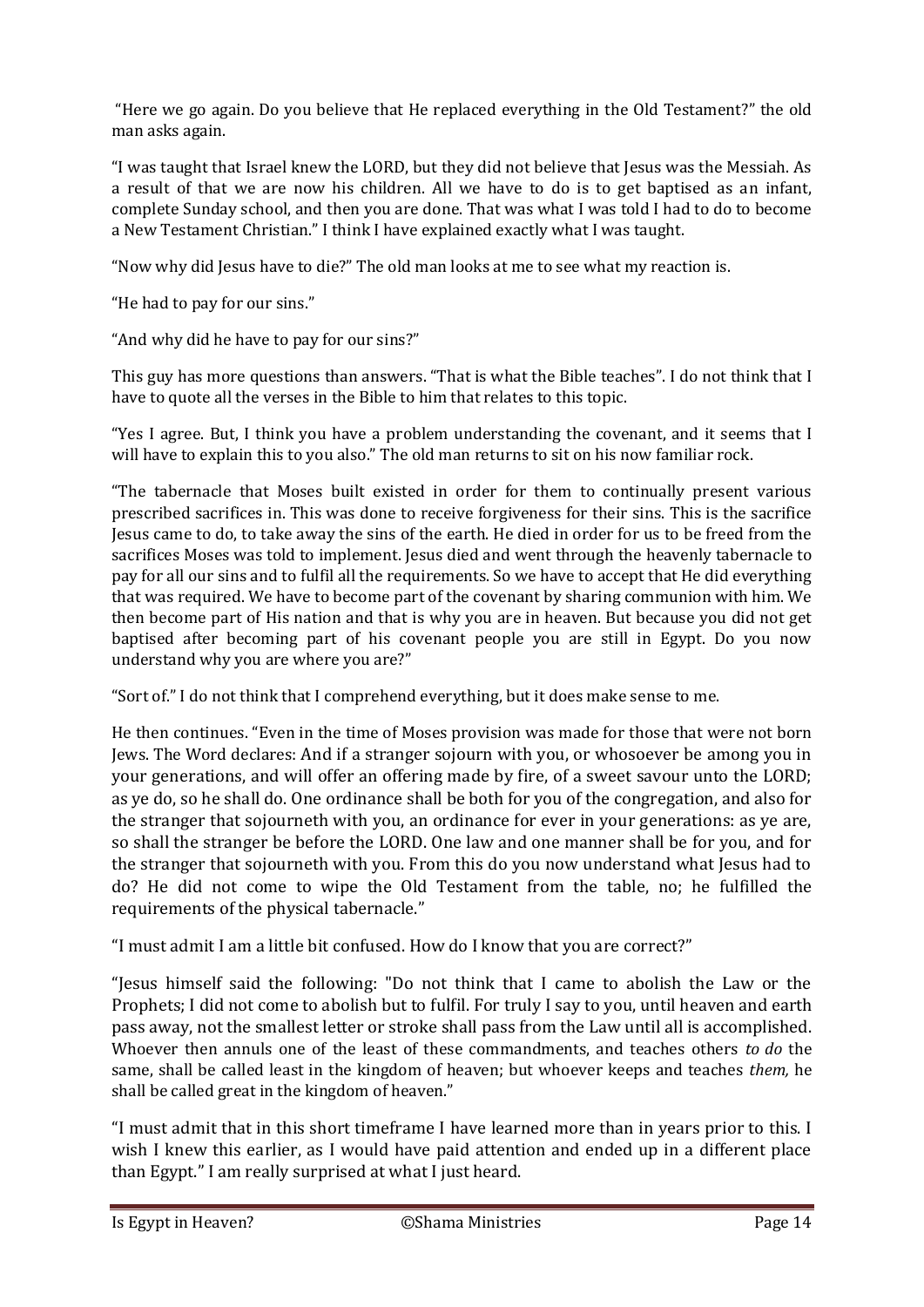"Just remember that we still have to get to Jerusalem. We now have to start our journey on the road you saw earlier."

"Just one more question. What about the doctrine of predestination? I know that every congregation I attended said that we believe in this doctrine". I have to get an answer to this question while I am thinking about it, and I know that we were taught about this in Sunday school.

"My dear friend, this is a long story. Maybe once we get to Jerusalem you will have all the facts to make your own decision as we do not have all that time available now."

And with these words we set out on our journey towards Jerusalem.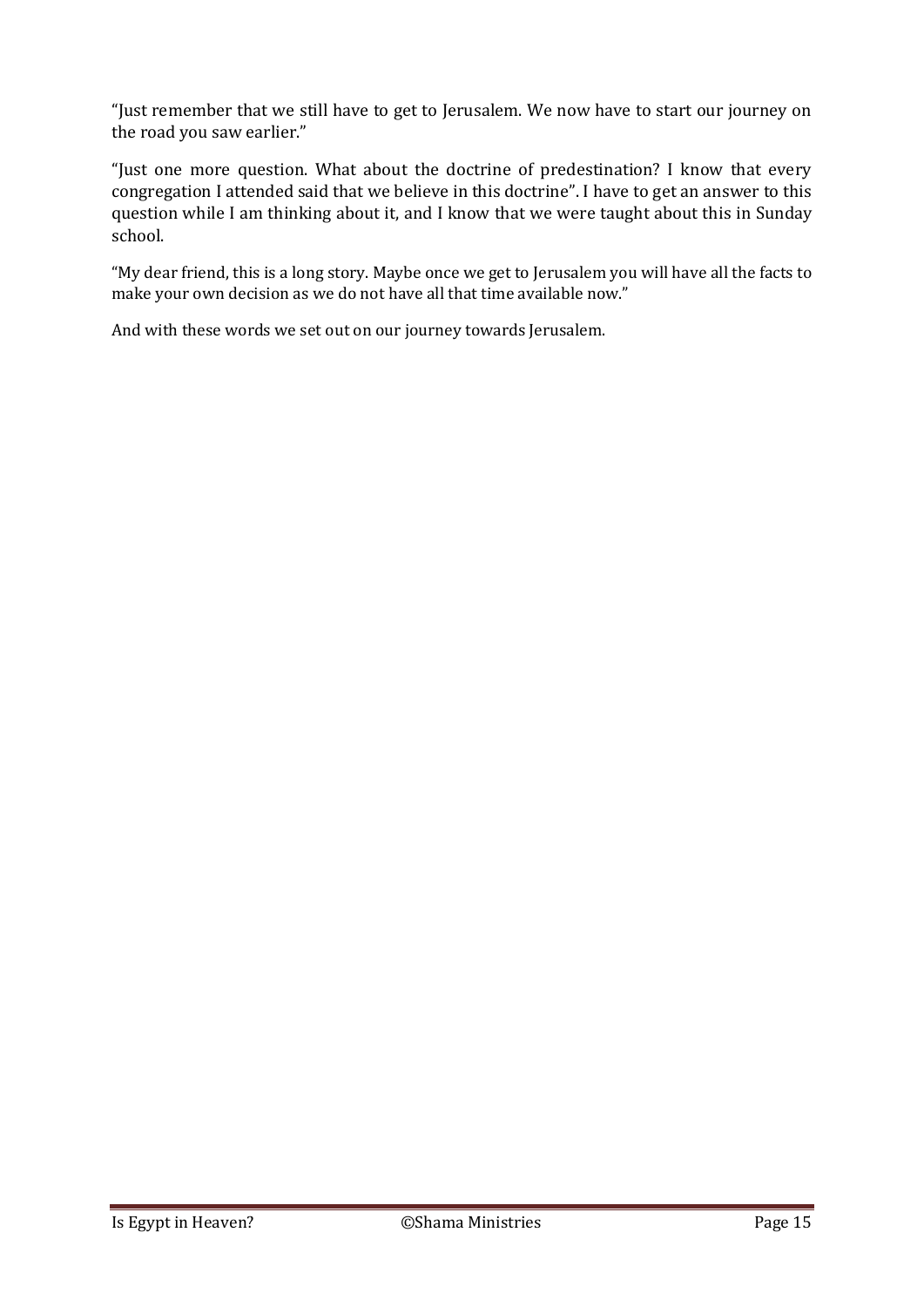<span id="page-15-0"></span>"Can you tell me what your name is? We have been spending a lot of time together, and I still do not know who you are."

"It does not matter at the moment. You will find out later." His answer is straight and to the point, so I dare not ask again.

The old man might be slow when explaining things, but he is actually very friendly. As we find our way through the people to get to the road we have to travel on, many people greet him as if to know him. I even saw some people I knew when I was still alive, Not that we could stop and chat. My companion is on a mission, and that is to get me to Jerusalem. Where Jerusalem is, is still a mystery, and what heaven looks like, is an even bigger mystery.

All of a sudden we are on our own again, with just a road to follow. In the distance I can see another person walking, and he seems to be on a mission to join us.

"Hi, my name is Louwrens." I greet the stranger as he joins us.

"Hi, I am Alex. Please to meet you. Do you guys have some water that I can drink? I have been on this road what seems like a long time and have not been able to find anything to drink or eat."

Coming to think of it, I also have not had anything since my arrival here. But I am not thirsty or hungry.

"No, I don't have anything with me. We have been talking the whole time so I have not even thought of having something to drink or eat."

Now curiosity gets hold of me again. "Where do you come from? I found out that I was in Egypt. Just think of it, Egypt. But how did you come to your end?" I am so glad that we have company, and that Alex seems to come from a different area.

"I think I died when my truck left the road in Alaska. I cannot understand why it happened as I always ask Jesus to protect me when I am on the road. But, today all I can remember is that we came around a bend and I felt the truck skidding. I can remember seeing how we started tumbling down the cliff, but that is it."

"Wow. That must have been terrible." I look around to see if he has any scars, but nothing.

"Do you know where you come from now? I am from Egypt. I heard that from my companion here. It also took him a long time to explain to me why I ended up in Egypt."

"Yes, the people there told me I am in Assyria. Do you know where that is?" Alex looks like he also did not think that he would end up anywhere else but in Jerusalem.

'I suppose you also thought you would end up in Jerusalem? Do you know why you ended up there?"

"No, I had no idea. I thought heaven was heaven, until someone told me earlier that I am in Assyria. He also showed me this road and told me it will take me to Jerusalem. He quoted some weird scripture like: And many peoples will come and say, "Come, let us go up to the mountain of the LORD, to the house of the God of Jacob; That He may teach us concerning His ways And that we may walk in His paths. For the law will go forth from Zion and the word of the LORD from Jerusalem."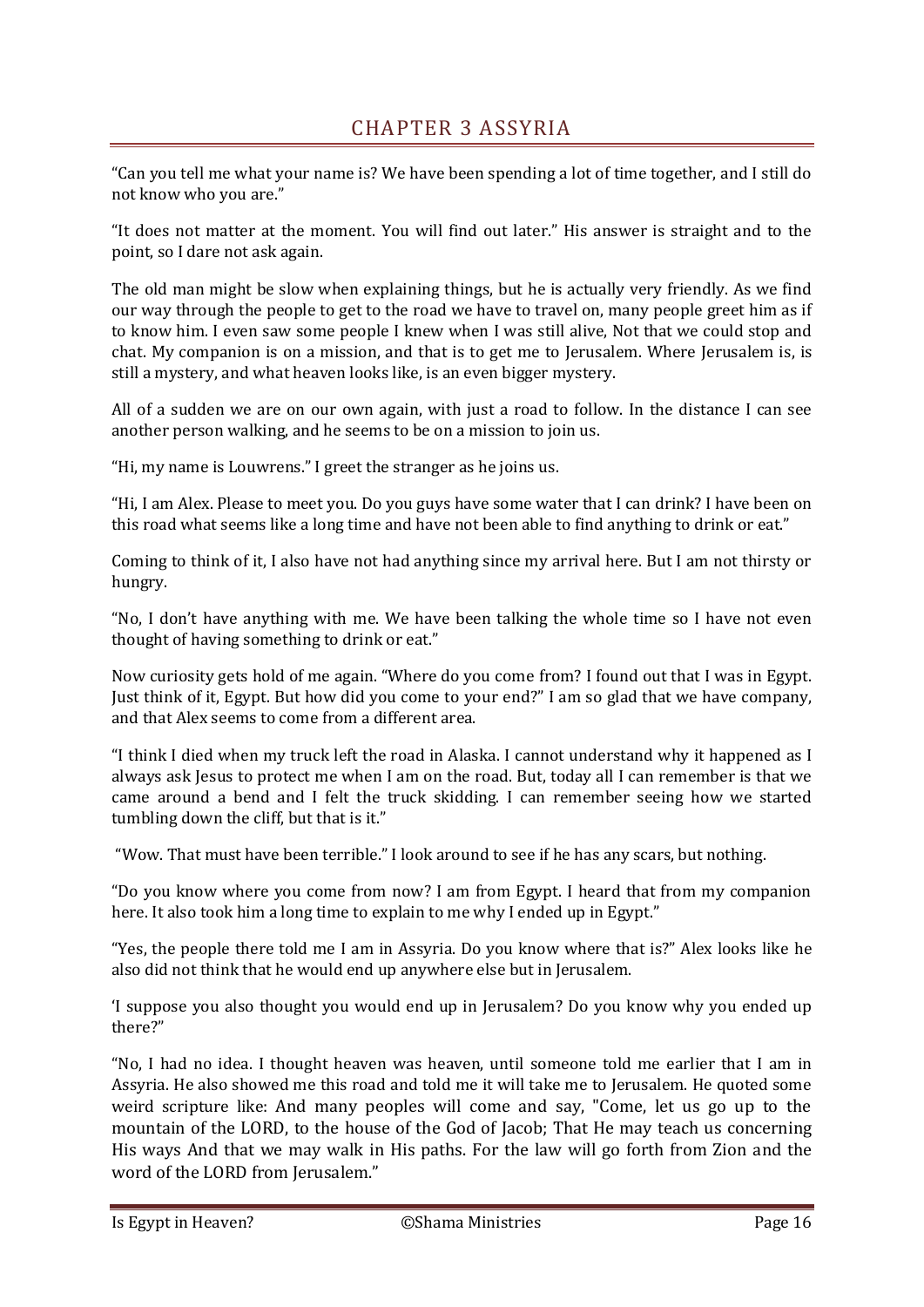"'That sounds familiar. The old man quoted exactly the same passage to me earlier. But now you have to tell me which church you belonged to."

Alex answered: "I was in the largest group in the world, the Roman Catholic Church".

I cannot believe what I just heard. "So you were a Roman Catholic and you ended up in Assyria. How did that happen?" With this I turn towards the old man as I know he will enlighten us on this subject.

Alex also turns to him and says: "I do not know. Maybe he can clear up my questions. But before we start, do you know what happened to Gary, the photographer that was with me when the accident happened?"

The old man looks at Alex with a look that is filled with empathy. "But the rest of the dead lived not again until the thousand years were finished. This is the first resurrection."

Alex is visibly shocked. "I always spoke to him about the LORD when we were together in the truck. He always laughed at me when I prayed for protection. This is extremely difficult for me."

The old man comes to my rescue when he continues: "For every man shall bear his own burden."

These words are actually comforting, as I now know that every person will be judged as an individual. If I only knew about this Egyptian story earlier I could have done something about it before today. But, time is not standing still and we still have to find answers for Alex, and then get on our merry way to Jerusalem.

The old man walks across the road and sits down on a rock. We join him and await his answers. "Come and sit down so that we can discuss this Assyria story. This could be along story depending on what you know. Alex, you will have to be patient with me as I am going to first explore what you know, before you will receive the answers."

"I can vouch for that", comes my answer quickly. "I first had to learn about the feast of tabernacles before I found out why I was in Egypt."

"Let us now concentrate on Assyria. Do either one of you know anything about early Assyrian history?"

Alex is quick with an answer. "Yes, I do. It was also known in the Bible as Nineveh and Babylon. It is also where the story about Nimrod and Semiramis originated from. I know about this as I always read in my truck while waiting for goods to be loaded or in bad weather. I love reading about these old legends as you can always use it when talking to other people."

"Very good answer Alex. I just thought we had to spend a long time on this subject but it seems that you know quite a lot. What do you know about her son in this story?"

There are as many versions as there are writers. Some people say that Nimrod was her husband and other say he was her son. I know the one I enjoyed was that she apparently gave birth to her son two years after Nimrod died, and then told everyone that the gods gave Nimrod back to her as her son. But what does this have to do with me?" Alex looks a little baffled at the moment.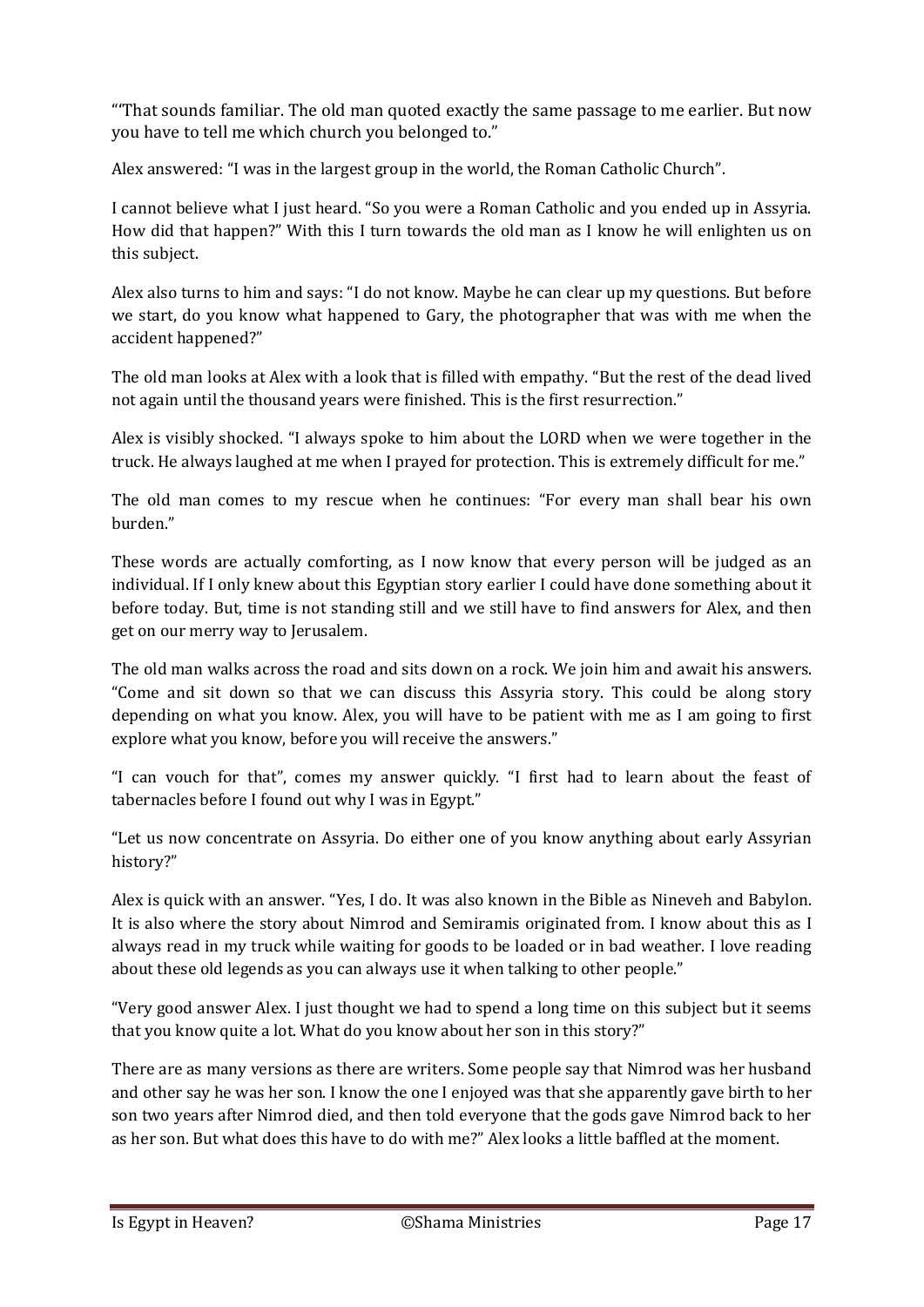"We are getting there Alex," the old man continues. "A large number of people believed her and then worshipped her as a goddess."

"Yes I also heard about that", confirms Alex.

"So now we find that the Roman Catholic Church have done the same with Maria. You agree that she is seen as a holy person by your church. So they have done to Maria what Assyria had done with Semiramis. That is why the Roman Catholic Church ends up in Assyria."

"And", the old man continues, "like the group Louwrens belonged to you also believed in baptising babies. So you are in the same general area as his people. The prophet Isaiah said the following: In that day there will be a highway from Egypt to Assyria, and the Assyrians will come into Egypt and the Egyptians into Assyria, and the Egyptians will worship with the Assyrians."

"How is it possible for you to quote all the passages?" I have never seen someone do this in my life before.

"Louwrens, remember I asked you how well you knew your Bible when we were still in Egypt. Well, I ensured that I can quote what I need to quote by studying His word, and the rest is a gift from God. He gives me the passage to quote when needed. But you have to remember that the Holy Spirit can only use what is inside of you. As you are well aware, you do not really know a lot, so it was impossible for the Holy Spirit to enlighten you about this. I am convinced that if you knew more of the Bible, you would have had a better understanding of the working of the LORD."

"Facts, that is what it is, facts." I actually cannot believe what I just said. People that we know use these words and I never thought that I would use those words.

"Let's get a move on. We cannot sit around the whole day. Remember we have to get to Jerusalem, and believe me, the two of you really want to get there."

With that my companion gets up and starts walking again. I wonder what is waiting for us.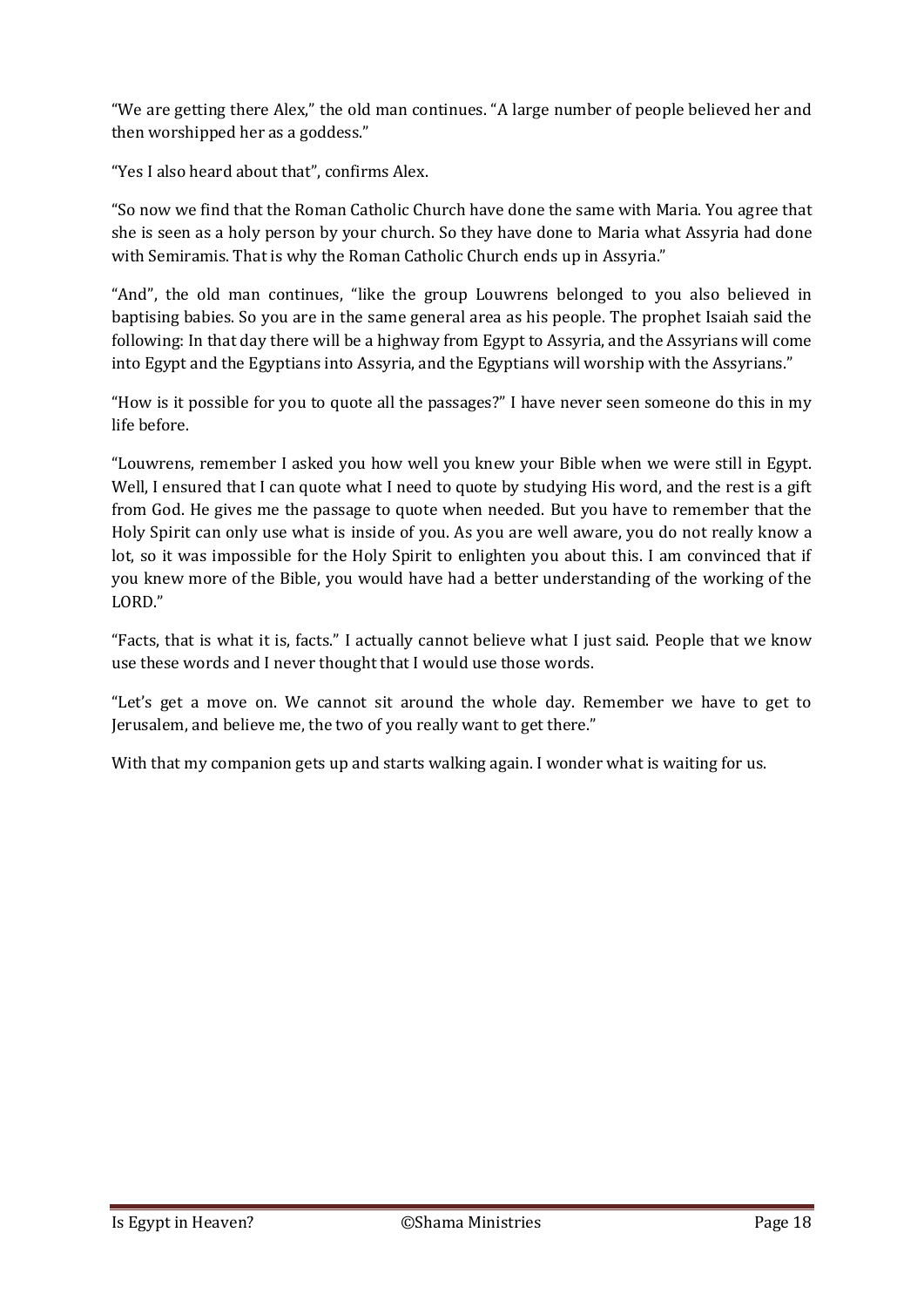### CHAPTER 4 EDOM

<span id="page-18-0"></span>As we get over the first hill I ask: "How far is it before we get to Jerusalem?"

"Still quite a while", comes the answer from my companion. "We still have to go past Edom to collect Mike."

After some time where we each think about what has happened to us, I suddenly notice another person that will be joining us from a different road. I assume it is the person my companion was talking about earlier.

"But wait a moment; your face looks familiar to me". I try to remember where I saw this person before, and then the penny dropped. You are Mike, the guy from the orchid club that I attended years ago. What are you doing here? Where do you come from?" I am so surprised to see a familiar face. Now at least we can talk about the old times while walking.

"Louwrens, is that you? It has been years since the last time I saw you. Just tell me this is a dream, as I don't know where I am currently. I woke up this morning with a sort of a severe chest pain. All I can remember is that my wife told me to go and sit down in the lounge while she phoned the ambulance. Next thing I know is that I open my eyes to see all these people around me. When I asked them where I was they told me I was in Edom. Just imagine, Edom."

"It seems to me we all had a surprise today." And to think that Mike is here with me. But, wait a moment, Mike is Jewish. Is it possible that he could end up in heaven? As far as I know only Christians would get to heaven, not Jews. This is going to be an interesting story.

"How did you get on this road?" I ask Mike.

I saw our previous rabbi there. He is the guy that told me I was in Edom. I had some explaining to do to convince him that I wanted to be in Jerusalem. He mentioned something like that is the last place I wanted to be, but in the end showed me this road. So, here I am."

I must admit that I am actually glad to see Mike again. He was such a jovial guy and we always talked about orchids and things. Right now however I don't think he knows what is happening to him.

The old man interrupts our discussion quickly." Do you know what is waiting for you in Jerusalem? Do you know who reigns as King there?"

"No I don't. But I was taught that we as Jews would be there. I want to meet King David, and father Abraham, and all the old fathers of Israel. That is why I want to be there. I don't want to be in Edom. Edom is for the descendants of Esau, and I am a descendant of Jacob. That is why I cannot understand why I ended up in Edom. I want to be in Jerusalem. That is why I want to go there personally as something is wrong somewhere." Mike really seems quite agitated by the fact that he is not in Jerusalem.

"Mike, the Jerusalem that is here, and where our journey will end, is for those that became part of the covenant with Jesus as complete sacrifice for sin. As the apostle John says: And I heard a loud voice saying in heaven, Now is come salvation, and strength, and the kingdom of our God, and the power of his Christ: for the accuser of our brethren is cast down, which accused them before our God day and night. And they overcame him by the blood of the Lamb, and by the word of their testimony; and they loved not their lives unto the death."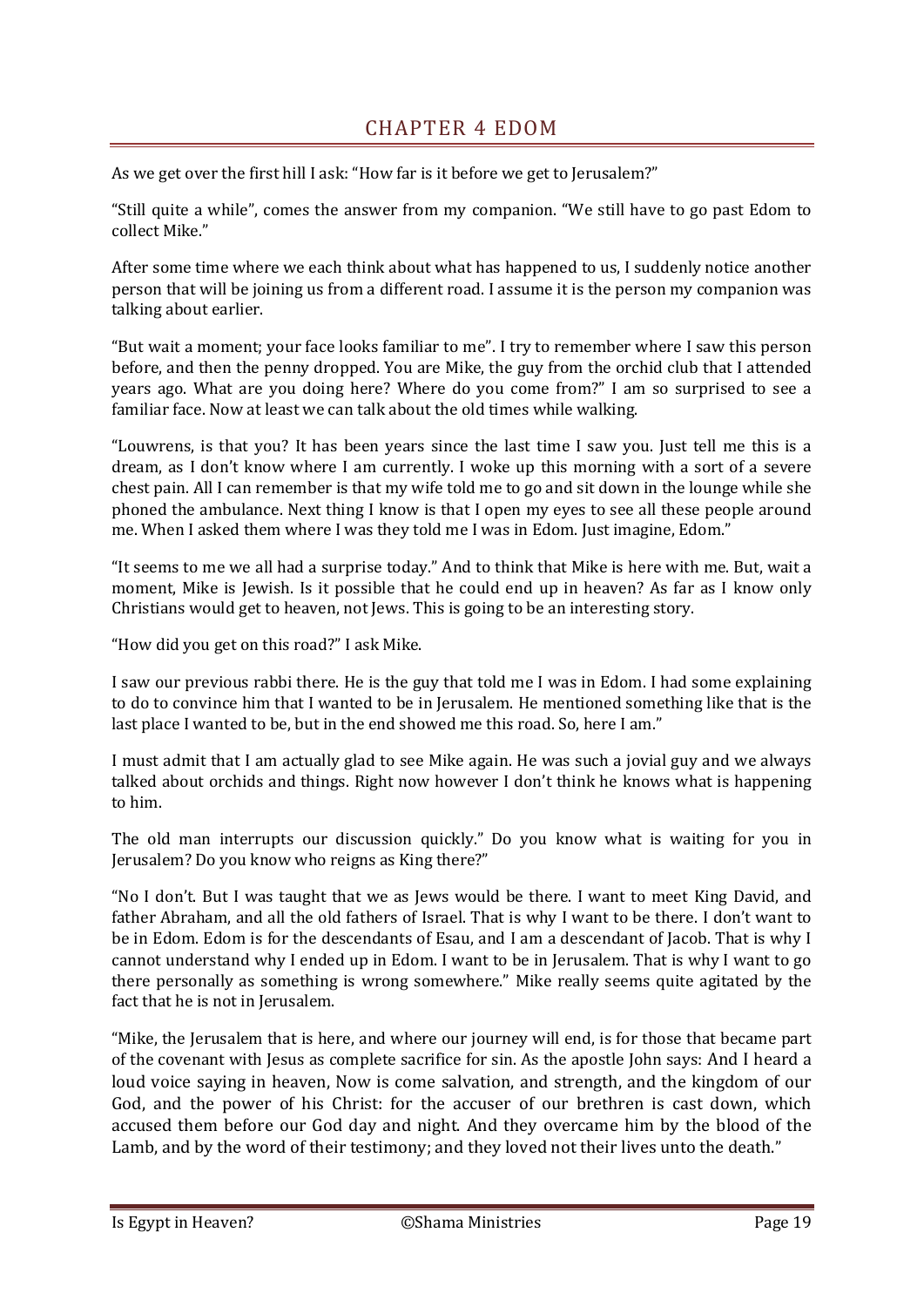"What!! Do you want to tell me that Jesus of the Christians rules in Jerusalem? But we were told that our Messiah has yet to come. That is why I wanted to go to Jerusalem. I want to wait for him there. And now you are telling me that He is already there, and that Jesus of the Christian faith was the Messiah? I don't believe it. Even if it is the truth, why did I end up in Edom?" Mike really looks upset.

The old man stares right in front of him, and then answers Mike. "You know that Esau and Jacob were brothers, and that Esau gave Jacob, your ancestor, his first born right. You also know that Esau was the father of the nation of Edom. Just as Esau gave away his right of the first born of the flesh to Jacob, so did your ancestors gave their right of the first born to those that accepted that Jesus was the Messiah. The apostle Paul wrote the following: For he is not a Jew, which is one outwardly; neither is that circumcision, which is outward in the flesh: But he is a Jew, which is one inwardly; and circumcision is that of the heart, in the spirit, and not in the letter; whose praise is not of men, but of God."

"So you are telling me that if I want to join you to go to Jerusalem, that I will have to change and accept that Jesus is the Messiah and disregard my Jewish ancestry. Is that what you want me to do?"

"Mike calm down. I don't have to explain the covenant to you as you know it as well as I do. The only change is that Christ was the Messiah and fulfilled the requirements of the law. Accept what He did for you and move on. You can then become part of the New Covenant, a covenant that is grounded on better promises. Jesus Christ was the complete sacrifice for sin. His Kingdom is not of the earth but of the heaven."

"That is a very difficult request. I will have to think about it first. I will have to go and talk to our rabbi to find out what I have to do." And with that he turns around and starts walking back on the road to Edom. His whole being is utterly disappointed. He is now talking to himself and you can see him fighting to keep control of his emotions. I really hope that one day Mike will make the decision and follow the road to Jerusalem.

"What will happen to Mike if he decides to stay in Edom?" I really wonder what the outcome will be for Mike.

"Who is this who comes from Edom, with garments of glowing colours from Bozrah, This One who is majestic in His apparel, marching in the greatness of His strength?" It is I who speak in righteousness, mighty to save." Why is Your apparel red, And Your garments like the one who treads in the wine press? "I have trodden the wine trough alone, And from the peoples there was no man with Me. I also trod them in My anger And trampled them in My wrath; And their lifeblood is sprinkled on My garments, And I stained all My raiment. "For the day of vengeance was in My heart, And My year of redemption has come. "I looked, and there was no one to help, And I was astonished and there was no one to uphold; So My own arm brought salvation to Me, And My wrath upheld Me. "I trod down the peoples in My anger And made them drunk in My wrath, And I poured out their lifeblood on the earth." I shall make mention of the loving kindnesses of the LORD, the praises of the LORD, According to all that the LORD has granted us, And the great goodness toward the house of Israel, Which He has granted them according to His compassion And according to the abundance of His loving kindnesses. For He said, "Surely, they are My people, Sons who will not deal falsely." So He became their Saviour."

"That is really so unnecessary. Do you think that it will really happen?" I cannot believe what I just heard. This is so difficult.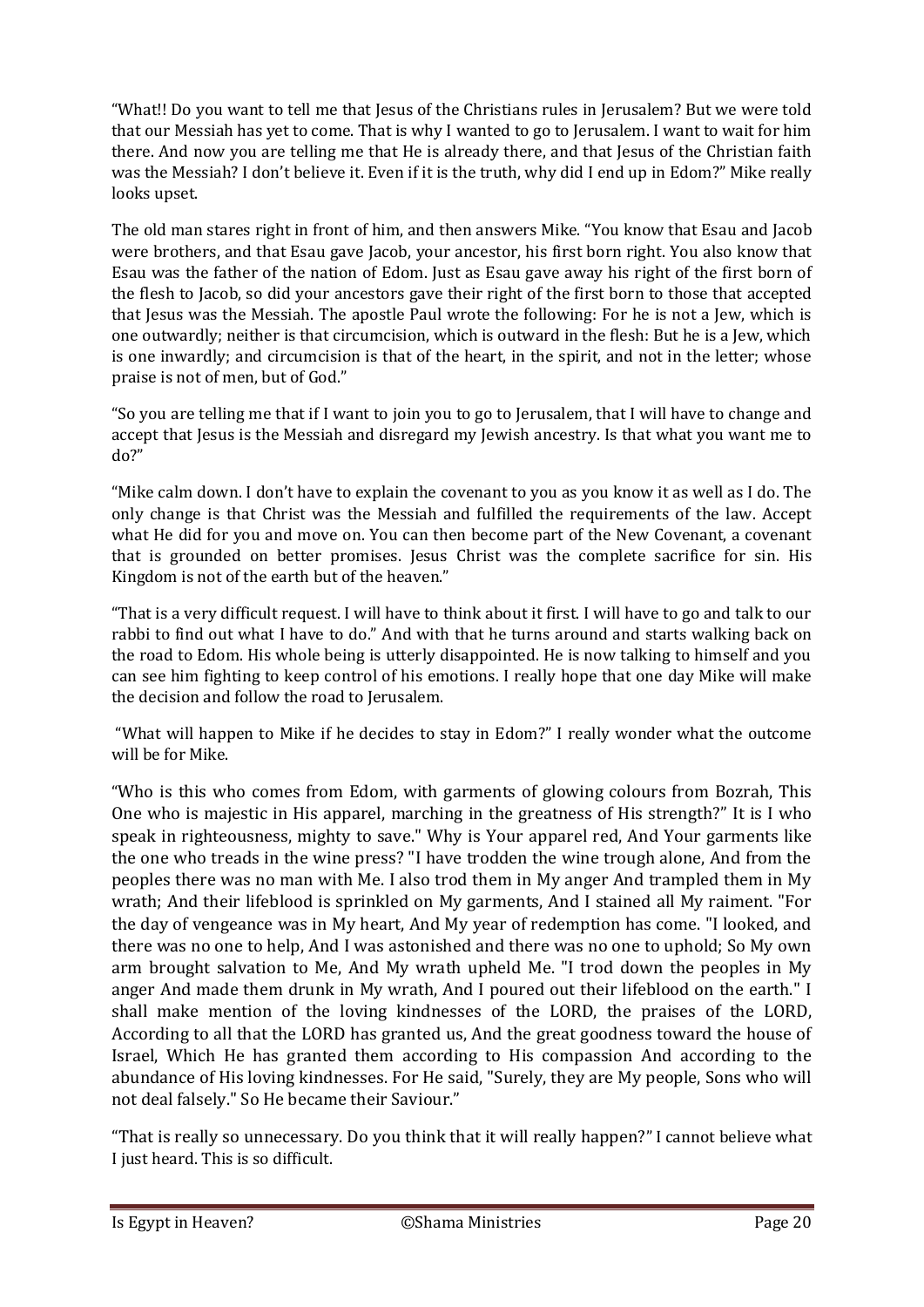"Nobody ever said it is going to be moonshine and roses to be a Christian. And we all know that we serve a righteous God. Ezekiel declared the following: The person who sins will die. The son will not bear the punishment for the father's iniquity, nor will the father bear the punishment for the son's iniquity; the righteousness of the righteous will be upon himself, and the wickedness of the wicked will be upon himself. "But if the wicked man turns from all his sins which he has committed and observes all My statutes and practices justice and righteousness, he shall surely live; he shall not die. "All his transgressions which he has committed will not be remembered against him; because of his righteousness which he has practiced, he will live. "Do I have any pleasure in the death of the wicked," declares the Lord GOD, "rather than that he should turn from his ways and live? "But when a righteous man turns away from his righteousness, commits iniquity and does according to all the abominations that a wicked man does, will he live? All his righteous deeds which he has done will not be remembered for his treachery which he has committed and his sin which he has committed; for them he will die."

"But did the LORD then reject Israel?" I am a little bit confused, so I need to get clarification from my companion. "Does the LORD not have a special place for Israel, and will they not eventually be saved like we get told so often?"

"I know many people believe that there will come a time when the Jews will be saved. But these people also expected an earthly saviour like Israel did in the time of Jesus. That is why it is so difficult for the Jews to get to Jerusalem. They are now afforded the same opportunity as everyone else on earth to become part of the New Covenant. And for the same reason as everyone else for not becoming part of this Covenant, they will be lost. That is why I told Mike about the covenant. They still have to become part of the New Covenant in order to join us in Jerusalem."

Wow. I currently feel extremely guilty. I had all the time in the world to tell Mike about Jesus, but I did not do it. I can now only hope that he will decide one day to find his way to Jerusalem. There is a sombre atmosphere as we start our journey again. It really feels if we have just witnessed the death of a friend.

But, there is still a lot to do before we can get to Jerusalem.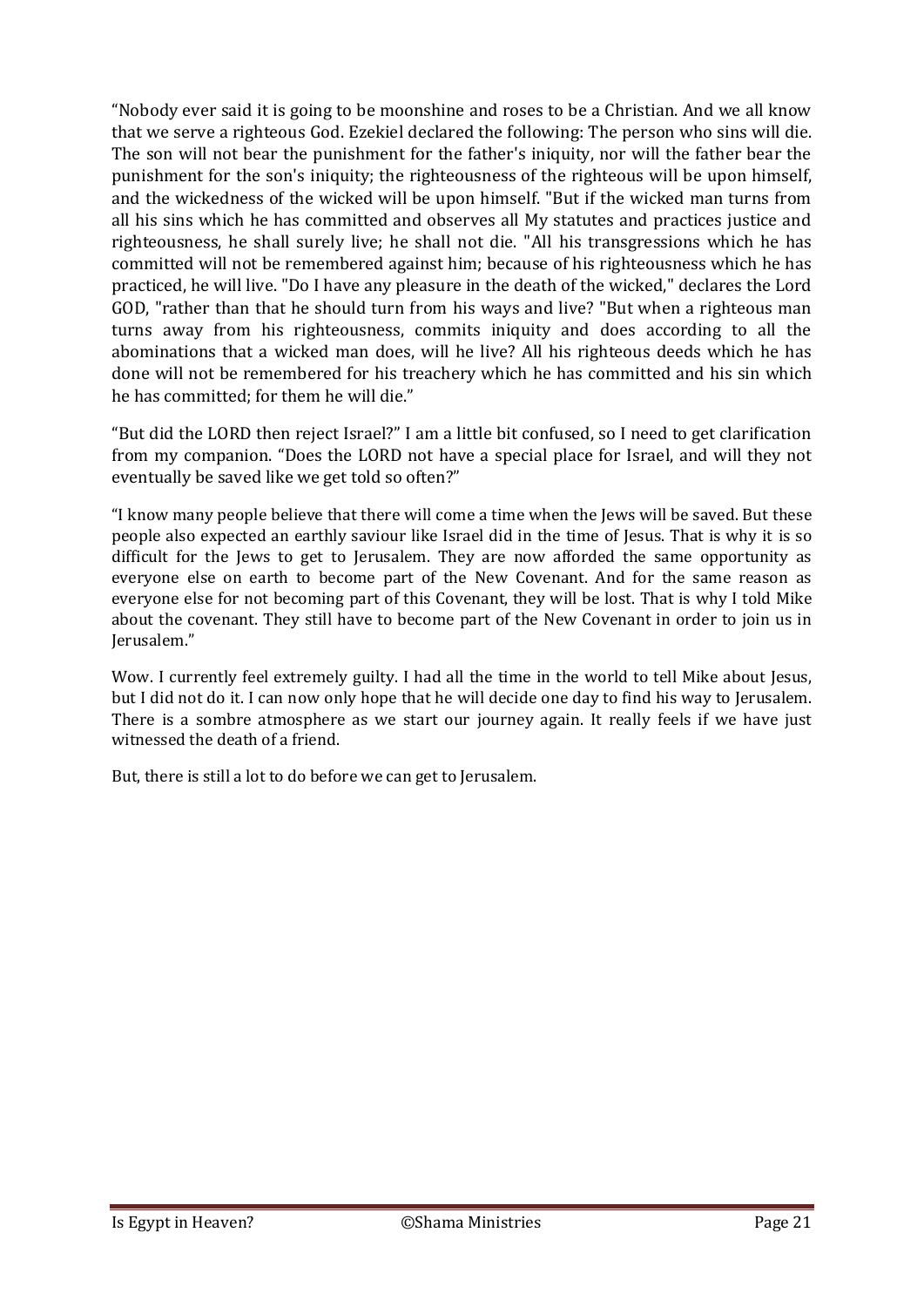<span id="page-21-0"></span>I look towards my companion and ask: "I am now getting tired from all this walking. You told me we still have to go to Jerusalem, but the only places I have seen is Assyria, Egypt and Edom. Are we ever going to get to Jerusalem?"

"You have to be patient. We are not even in Israel yet. We still have to pass Ammon and Moab, and then only will we get to Israel. In Israel we still have to go past Sidon and Tyre, and then only will we get to Jerusalem. But believe me; you don't want to miss Jerusalem. It will be worth the time and effort that you are putting in now. But, let's get going." And with that my companion starts walking again.

"One thing I can honestly admit today is that I am totally confused. You come up with all these names that I have heard of in the Bible, which I always thought was on the earth, and now you mention these names and tell me I am in heaven. It just does not make sense at all. Was Jesus not supposed to establish a New Jerusalem on earth? Was He not supposed to rule there during the millennial time and at the end hand it over to the Father? I just cannot figure out what my companion is telling me now.

He takes a deep breath and point to a resting place where we can sit down again. "Now where did you hear that Jesus will rule on earth again?" He really looks as though he does not understand my statement.

No I have to teach him. That is a first for me. "The Bible teaches that He will return the same way he ascended into heaven. He has to come to earth to judge the living and the dead." I think that will clear up the confusion.

My companion shakes his head in disbelief. "Did Jesus not say that His Kingdom is in Heaven? He explained it as follows: For I say to you that unless your righteousness surpasses *that* of the scribes and Pharisees, you will not enter the kingdom of heaven. He always referred to heaven when He spoke about His kingdom. And that is where He currently rules. Why would He go to earth again? He has already fulfilled all the requirements that He had to. Don't you understand that He started His reign the day he completed his calling. He is in Jerusalem. That is what He taught."

"Sorry for asking then. But I was told that if you do not ask questions, you will never get answers." And with that I get up and continue on our journey.

"Which area is that on the horizon towards the right?" By this time my companion knows that I am very nosey.

"That is the land of Moab and Ammon. You will see there is a small stretch of land between the two, but they are basically the same area."

"I do not see a road coming from that area towards us. Do they have a different route to get to Jerusalem?" is my next question.

"No, there is no road between them and Jerusalem. They are stuck in their area for ever, until the final judgement. Moses declared the following: No Ammonite or Moabite shall enter the assembly of the LORD; none of their descendants, even to the tenth generation, shall ever enter the assembly of the LORD, because they did not meet you with food and water on the way when you came out of Egypt, and because they hired against you Balaam the son of Beor from Pethor of Mesopotamia, to curse you.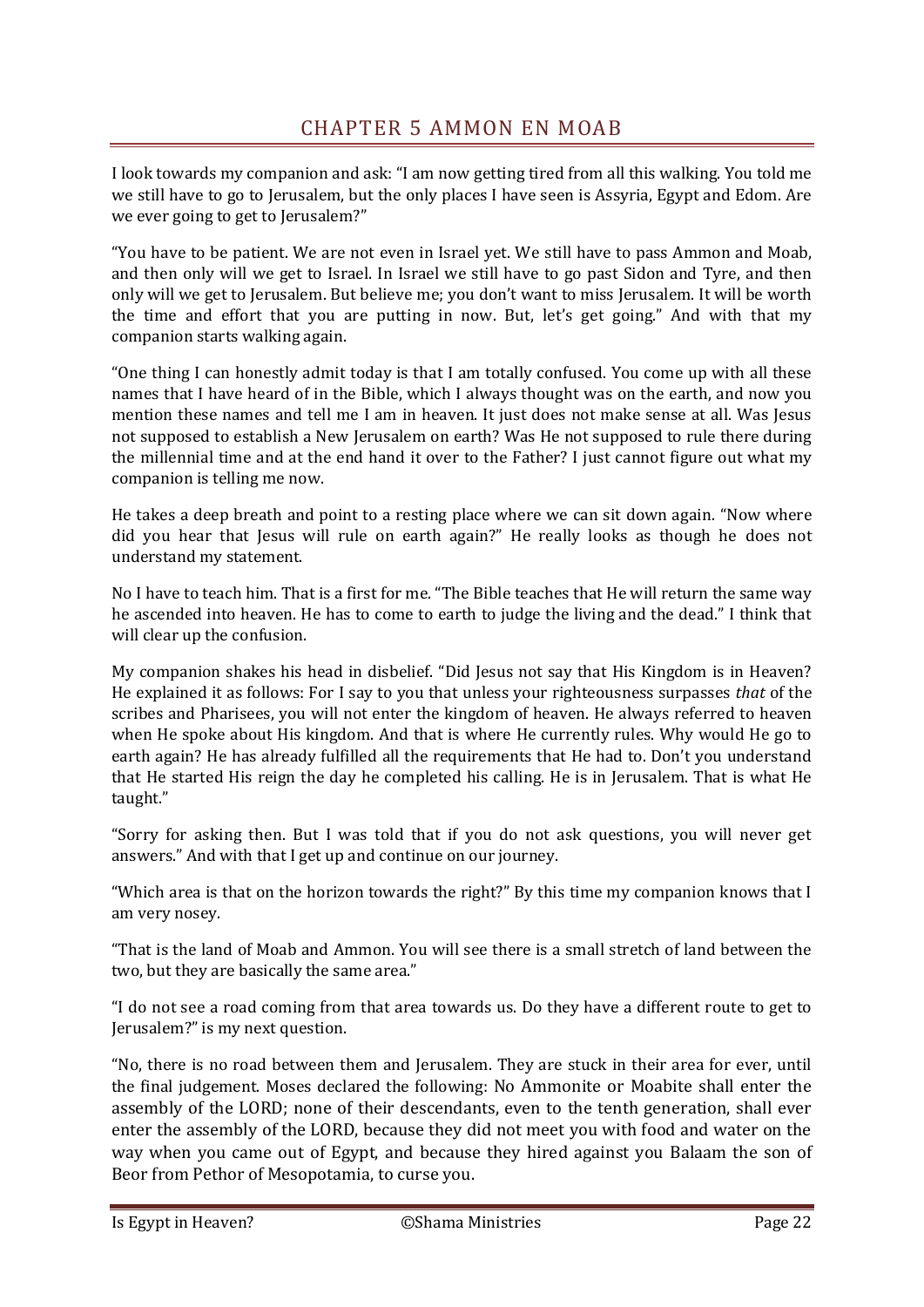"Just a moment, every time you quote these passages you add to my confusion. This passage is applicable to the people of those days and definitely not applicable today. If I look across to them I cannot believe that they were such a large nation."

"Here we go again." The old man looks a little frustrated. "You should know by now that the people are not put in a specific area for each country of origin. They are in a specific area because of the way they believe. Are you with me on that?"

"Yes, I think so." I must admit that I get confused every now and then. "But who are these people then?"

My companion sits down again as he knows he has some explaining to do again.

As usual, he starts with a question. "Do you remember why Moses gave Israel that commandment?"

I look at Alex, only to see he is also not going to respond. "No, I don't. I cannot remember this as I don't recall ever hearing about this."

My companion smiles, and then says: "I am convinced you know the story. Maybe if I give you some hints the story will come back to you guys. Do you remember the story of the donkey that spoke to his owner?"

"O yes. Of course I remember it. We were told this story at Sunday school about Balaam when the donkey asked him why he was hitting him. That was when the donkey told Balaam that there were angels with swords drawn in his way, and that was why he stopped. But what does that have to do with Moab and Ammon?"

"That has everything to do with it. Remember that the king of Moab sent for Balaam to curse Israel, but the LORD gave Balaam a word to bless Israel. The people of Moab years later actually did marry into Israel and caused Israel to sin, and that they were actually happy that the nation of Israel was punished by the LORD."

He then looks at us to see if we are still paying attention, and then continues: "How many groups are there that appoint their own prophet to be their leader, and then enjoy it when real Christians are made to look like fools. You must be aware of some of these groups that would rather listen to their own leaders so called revelations than reading the Bible. They always maintain that their leader got these words directly from the LORD and because of that it can differ from the Bible."

"O yes, I can think of quite a number of these groups." I am very quick to respond. "I can even remember that my dad was very cross with me when I showed him a book I received from a woman that was standing on the street corner. He immediately took it away from me and I never saw it again. I only found out years later who they were and what they believed in. I must admit that by that time I was well entrenched in what I believed was right, so I never thought about them again."

"That is what I was talking about. You then also find that some of these groups actually say that they believe that Jesus is their Saviour, but also states that He is only one of the ways to get to heaven and that Christianity is like any other belief system. They will also accept non Christians into their fold and incorporate many mystical ways into their gatherings."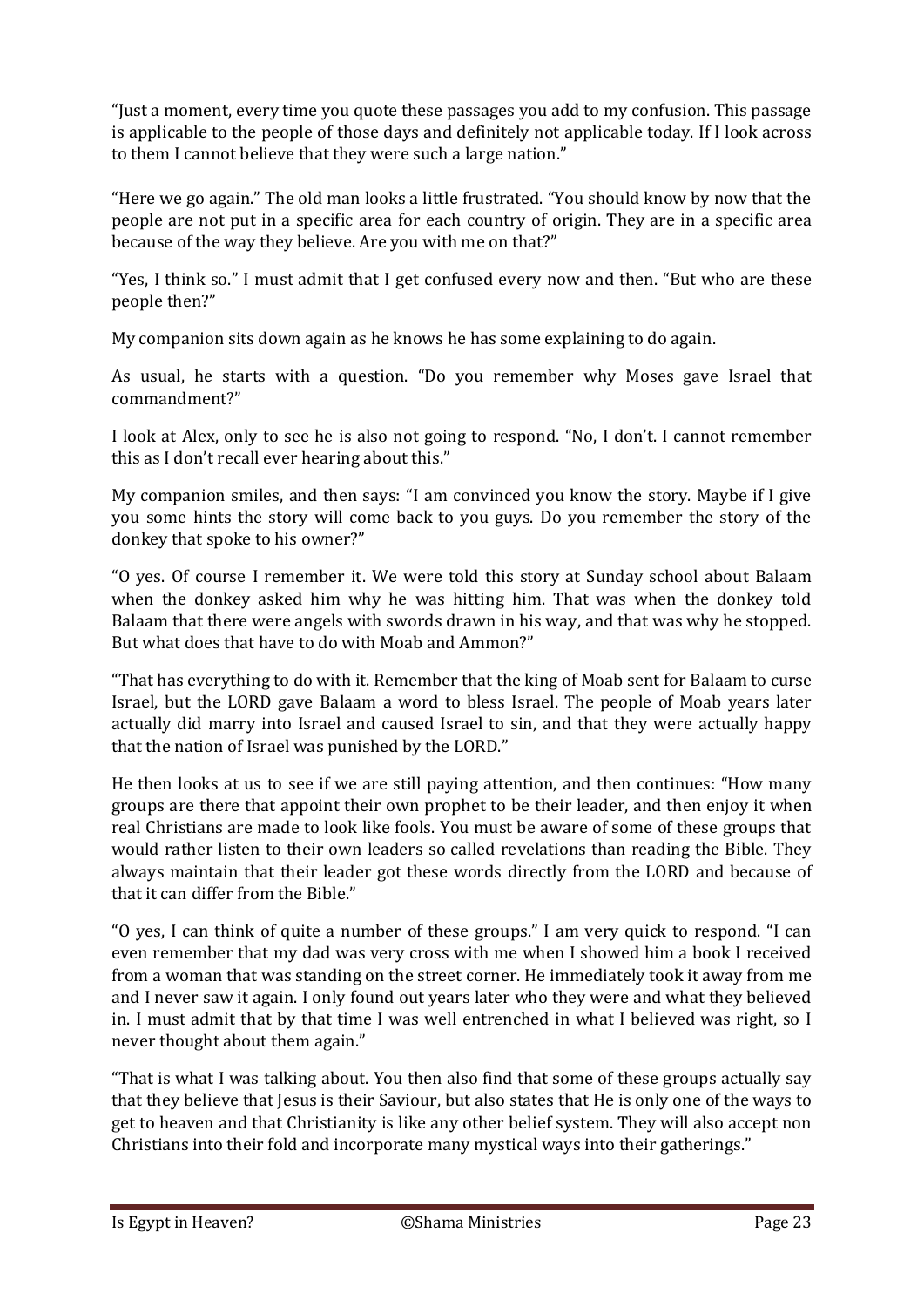"I must admit that I did not think that these people would be in Moab and Ammon." I look at Alex and he also looks quite surprised.

Alex looks at the old man, and then asks him: "I suppose that the groups we hear of that gets everyone to commit suicide together also fall into this group?"

"Yes, they end up fanatically following their leader. These are the people that you see over there. And that is the reason there is no road towards Jerusalem, as they can never get to Jerusalem. They are kept there for the final battle before Jesus will hand over the Kingdom to the Father."

With that my companion gets up and starts walking towards a hill in front of us. He looks at us and then starts talking again. "We have to get a move on again, as I want to show you what lies just over that hill."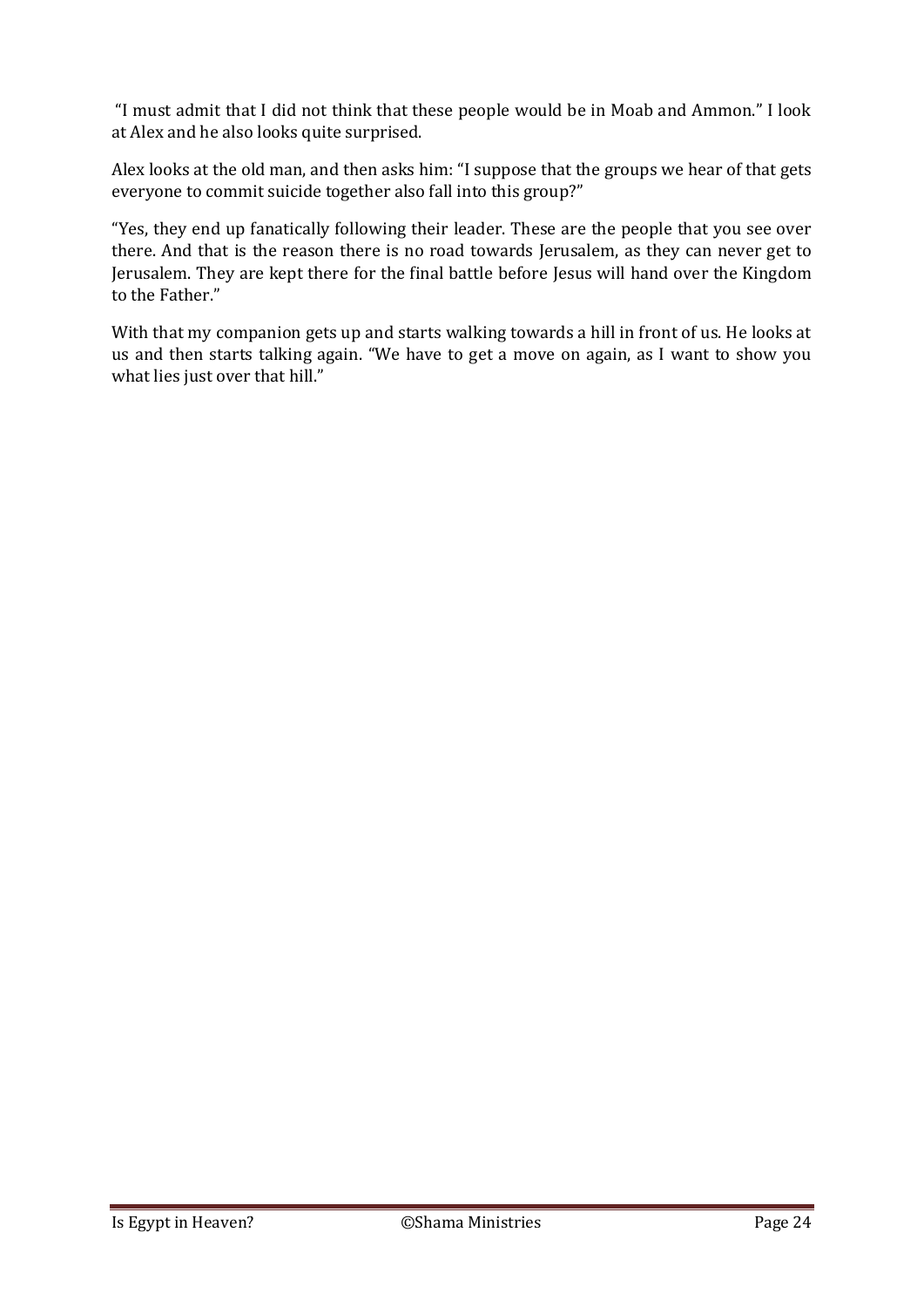<span id="page-24-0"></span>"Wow. Just look at this countryside." I am completely ecstatic about what I see. It is peaceful, with vineyards, water and grassland as far as the eye can see.

"Yes, it is a sight to behold. Every time I come over that hill it is the same experience of utter joy that fills me." You can see that my companion really means what he says. Then, without any further reaction, he turns to the left and points to two cities in front of us. "Those two cities are Sidon and Tyre. It is there where the people are working hard for an income."

I must admit that it is difficult to describe the change in surroundings. It is still fascinating to me to think that just behind the hill the land was barren and dry, and then it changes to this lush place in front of me.

"Why is there such a huge difference to the landscape, and why such a sudden change?" I look at the old man to see if he is going to answer my question.

"What do you think makes the difference?" The old man is true to his nature by answering with a question again.

"I suppose these people believe differently from the others." This time it is Alex who gets to answer first.

"Good answer Alex. But what do you think these people believed in that it can make such a huge difference?"

"You just do not stop asking difficult questions. I cannot think of any reason at all, and then there the two areas of Sidon and Tyre are still in front of us. This landscape is so beautiful that I would have thought that it should have been Jerusalem." I have to again confirm that I am baffled by the old man. Maybe if I knew these answers I could have been in Jerusalem.

My companion walks over to rest on a rock again and waves us closer. He then gets up and walks into the vineyard next to us, and then reappears with a bunch of grapes the size of oranges. This takes me back to an incident years ago when I went to visit Hettie's sister on a farm in the Langkloof district in South Africa. As we drove past their apricot orchards I thought it was yellow cling peaches, as I did not know that apricots could get to that size. A single apricot could not fit into a standard cup. That was when I heard that those apricots were only destined for the export market.

So my question immediately to the old man was: "What variety grape is that? Is it also specially grown for the export market?"

"Do you remember that Moses sent people into the Promised Land to find out what it was like?" asks the old man.

"Yes," answers Alex, "and they returned with these huge clusters of grapes."

"Do you guys remember this passage: Then they came to the valley of Eshcol and from there cut down a branch with a single cluster of grapes; and they carried it on a pole between two men, with some of the pomegranates and the figs?"

"For sure, I remember that from my days in Sunday school. I always wanted to know what it looked like. And now I can see it with my own eyes. Wow."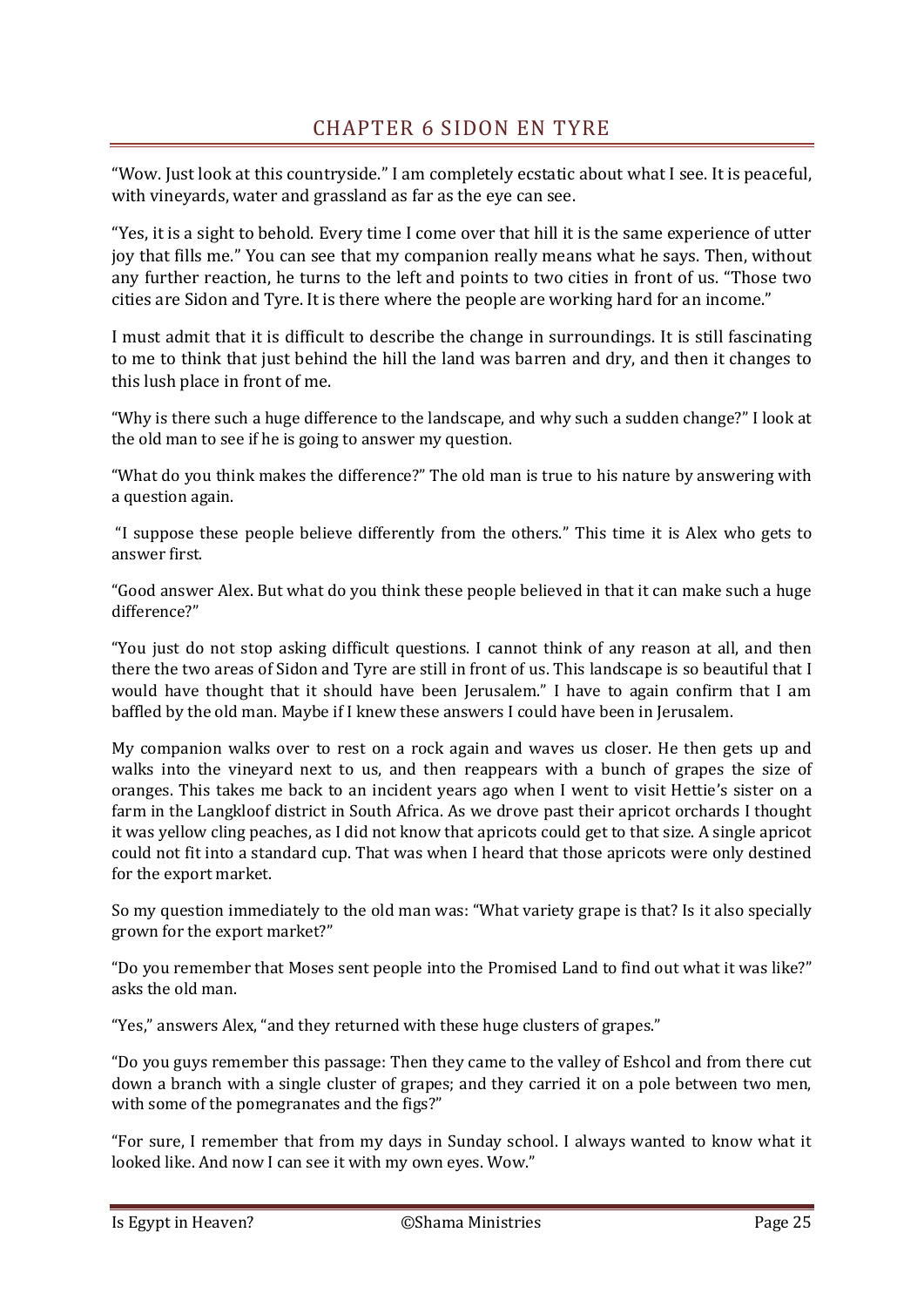"That is correct Louwrens. That is the fruit the LORD promised His people when they get to the Promised Land, a place that flows with milk and honey."

"So this is the Promised Land if I understand you correctly? But then why are there still different areas." It is still a closed book to me as I just cannot work out why we still find different areas.

"Not everything is what you think it is. Louwrens, can you remember why you ended up in Egypt?"

"I think so. You told me that I became part of the covenant, but as I never got baptised afterwards, I was stuck in Egypt." I can remember this part quite well.

"That is correct Louwrens. Now do you think the people that got baptised after becoming part of the covenant are in Egypt?"

That is a good question I believe. I must admit I have not even thought about that as my mind was so occupied with other thoughts.

"I know they cannot be in Egypt. They went through the sea and then ended up in the dessert I think." I must admit I really don't know what will happen to them.

"After their stay in the dessert, where did they go to?" The old man is back to his questions again.

'They were given the option to enter into the Promised Land, which they decided not to do, and then ended up wandering around for 40 years. After that I think they entered into the Promised Land."

"I am impressed Louwrens. So where do you think they will be?" More questions again from my companion.

"I suppose that they would be in the Promised Land."

"So where are we then?"

"So you are telling me that if I got baptised after becoming part of the covenant I would have been here, in the Promised Land?" I am extremely surprised that such a small difference would have had such a huge impact on my destination.

"Yes Louwrens, this is where you would have been. But as you have seen for yourself, there are different areas even here."

"I can see that for myself. I can still see Tyre and Sidon towards the sea, so I have to believe you." I am still amazed at the changes in our surroundings.

"Let's hear from Alan what Tyre looks like."

I was so taken up with my own thoughts that I did not even see this person joining us. I must admit you can see that this person oozes joy and peace.

"Hi, my name is Louwrens." I am the first to greet the stranger. "And this guy is Alex. We have been together for a fairly long time now. He comes from Assyria and I am from Egypt." And with that I stretch out my arm to give him a warm South African handshake.

"Glad to meet you Louwrens and Alex. Tell me are you guys on your way to Jerusalem?"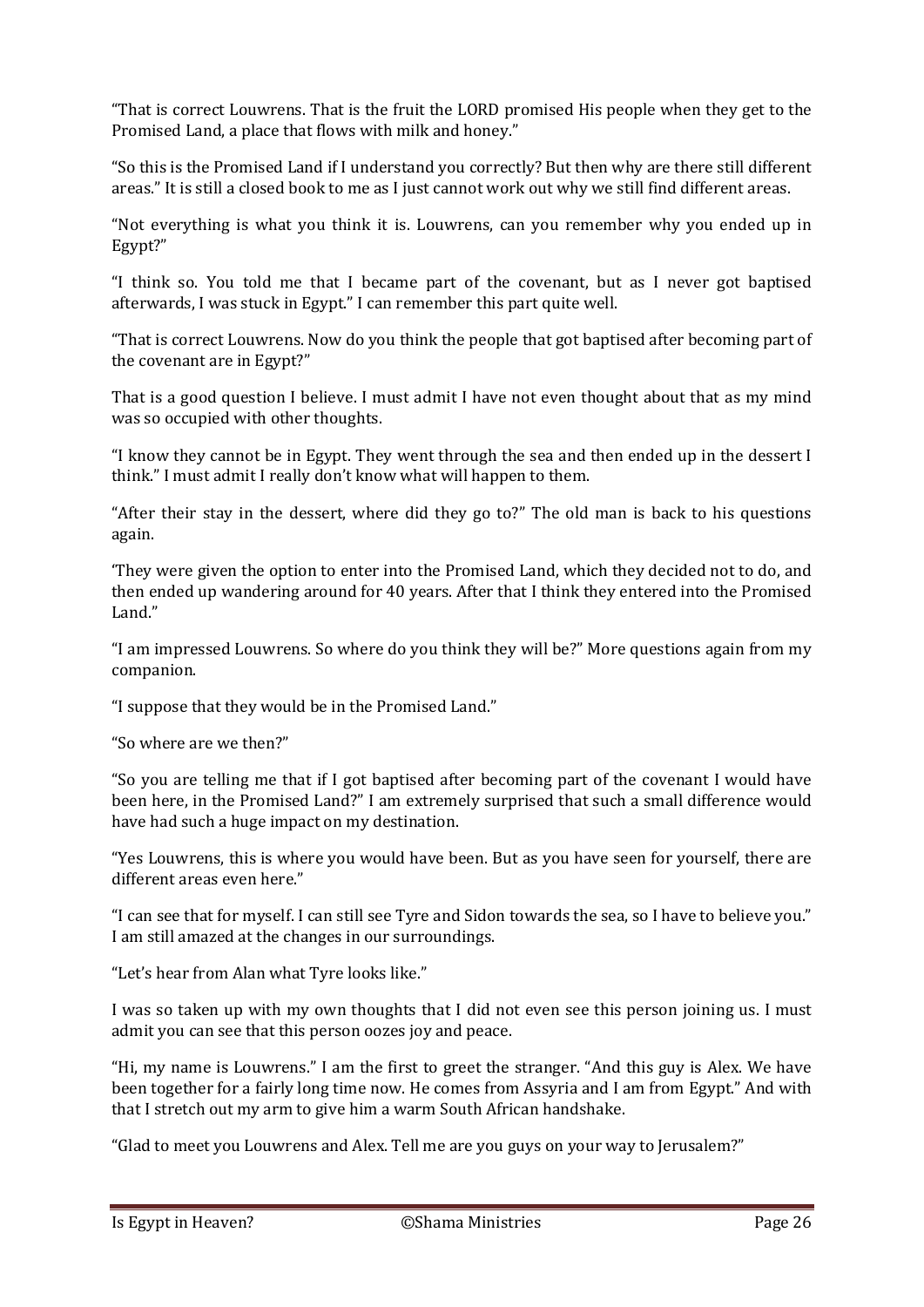"Yes," answers Alex. We thought we would be in heaven when we died only to find out that there are so many different places here in heaven. But tell us quickly, how did you end up in Tyre?"

"I am a pastor in a large church in England. I asked my congregation every time when it was my turn to deliver the sermon that they must repent from their ungodly ways. We have a baptismal ceremony every month where we baptise new believers. We will lay hands on them to receive the Holy Spirit. Most of the people can speak in tongues and prophesy. So I think I follow scripture in everything I do. This morning when I knew it was my time to go, I was so looking forward to see Jerusalem. I am so disappointed to find out I was in Tyre. I know everything looks beautiful here, but why did I end up in Tyre? Is heaven not just heaven?"

I must admit, Alan also looks a little disappointed to me. I suppose I also looked like him when I found out that I was in Egypt.

Even I can now answer some of Alan's questions. "Not everything is what we were told what it would be. Here it is calm and pretty, but believe me where I come from it is dry and empty. But I was told that it is also part of heaven. So you can be very pleased with this. Ask Alex, even where he comes from it looks the same as Egypt, dry and barren."

Alan looks a little bit confused. "Louwrens, you say that you were in Egypt and Alex was in Assyria. Do you know why you were there?"

Alex steps in with the answer. "Yes we do Alan. You see I was in the Roman Catholic Church, and Louwrens in a Protestant Church. That is why I ended up in Assyria and Louwrens in Egypt."

"WHAATTT!" Alan is now on the defence. Alex, stay away from me. You are part of the antichrist. I cannot believe that you are here. I have to get away from here."

I must admit, Alan is beside himself. He then continues. "But I have explained to so many people why the Roman Catholic Church the antichrist is, and now I come face to face with a member in heaven." He turns toward the old man and asks; "I am in heaven?"

'Yes Alan, you are in heaven. And you do not have to be upset about Alex being here. He is on his way to Jerusalem to learn the truth about Jesus, and what His covenant means for all of us. Can you remember what the prophet Isaiah spoke about the people going to Jerusalem?"

"For sure, it goes something like this: And many peoples will come and say, Come, let us go up to the mountain of the LORD, To the house of the God of Jacob; that He may teach us concerning His ways and that we may walk in His paths. For the law will go forth from Zion and the word of the LORD from Jerusalem."

"That is precisely the scripture I was talking about. I suppose you also want to go to Jerusalem?"

"Yes I want to go to Jerusalem. But I cannot understand why I am ended up in Tyre. That is why I want to go to Jerusalem. Someone must have made a mistake. It is impossible for me not to be in Jerusalem." Alan really looks upset about ending up in Tyre.

"Just relax a bit Alan". The old man seems to already know the answer to Alan's question. "I want to ask you a couple of questions, and then you can decide if there was a mistake or not."

"Okay, you can ask your questions, but I am convinced that you will see that I am correct," answers from Alan.

"Let us start at the beginning. What was Sidon and Tyre known for in the Old Testament?"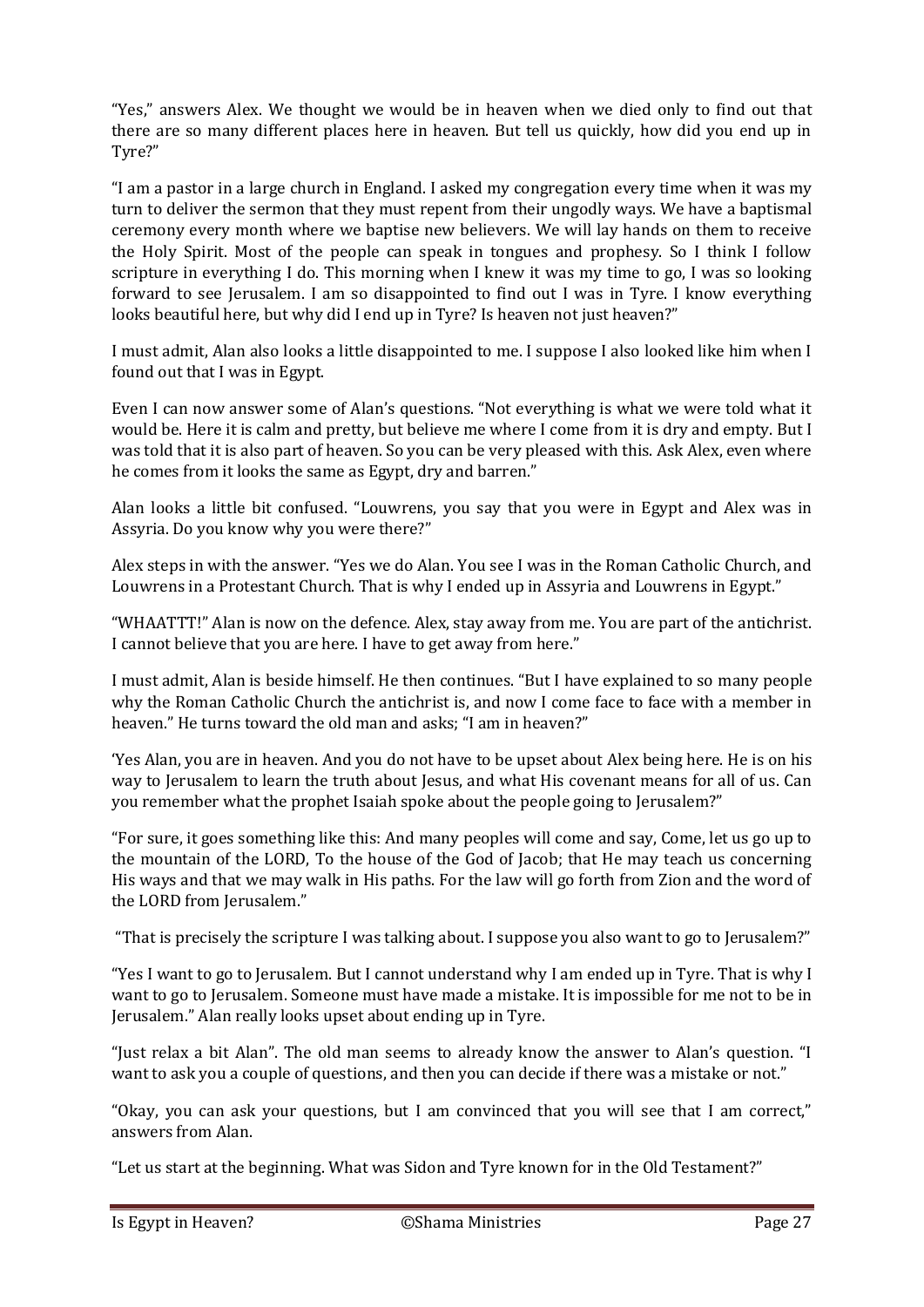Alan takes a minute to think, and then answers: "I believe they were known for their business sense. I know that even King Solomon also used wood that he bought from Tyre when he built the first temple."

I must admit I am impressed with Alan. He definitely knows his Bible history. I for one would not have known the answer.

"You answered well Alan. Now tell me how many bookstores does your congregation operate?" My companion looks very relaxed while he awaits Alan's answer.

"Apart from the one at our main complex, we have four more bookstores in all the major malls in our town. To be honest, most of our income comes from these bookstores. Without them we would not have been able to develop our auditorium and the rest of our complex. And of course, that is also a very good source of people coming into contact with our Church and then eventually joining our Church. It also serves as a source of income to pay the salaries at our Church. They are extremely important for our Church as we can sell Bibles, DVD's, CD's and at the same time it serves to attract people to our Church. Once we get them into our Church we can then tell them about Jesus, and so expand the Kingdom."

"Alan, so you are telling me that people have to join your Church and that is by attending the worship services?"

"Yes, and they have to sign our membership form which contains our statement of faith, and all our rules regarding membership. This specifies things like how much people should tithe, and how we interpret scripture. If they do not comply with it they are no longer treated as members."

"Alan you told me earlier that you have baptismal services for new members at your Church. Now you are telling me that they have to accept your statement of faith also. Is there a difference?"

"Yes and no. At the end of the service one of the pastors will ask if anyone would like to accept Jesus as their personal saviour. These people would then come to the platform where the pastor would pray the sinner's prayer, and that is it. They then get all our forms to complete and are then members of our Church." Alan seems to know what he is talking about, so I will only be a bystander while Alan and the old man sorts out Alan's problem.

"What about baptism?" asks the old man?

"Oh, that is easy. The Holy Spirit will work in them to convince them about baptism. We only have to ensure that people end up in heaven, and that we do by leading them in the sinner's prayer."

"So you are convinced that all your members will end up in heaven?"

"Yes. That is why I cannot understand why I ended up in Tyre. If my memory serves me well, I believe I must have led more than twenty thousand people to Jesus in prayer. That is why I expected at least a welcoming committee when I died. That is also why I want to go to Jerusalem, as I believe something is amiss."

I must admit it seems like Alan does not accept the fact that he is where he is. He really looks baffled.

"Don't you know why you are in Tyre?" asks the old man. It seems that he has a different viewpoint about this subject. "What did the prophet Ezekiel say about Tyre? Do you know?"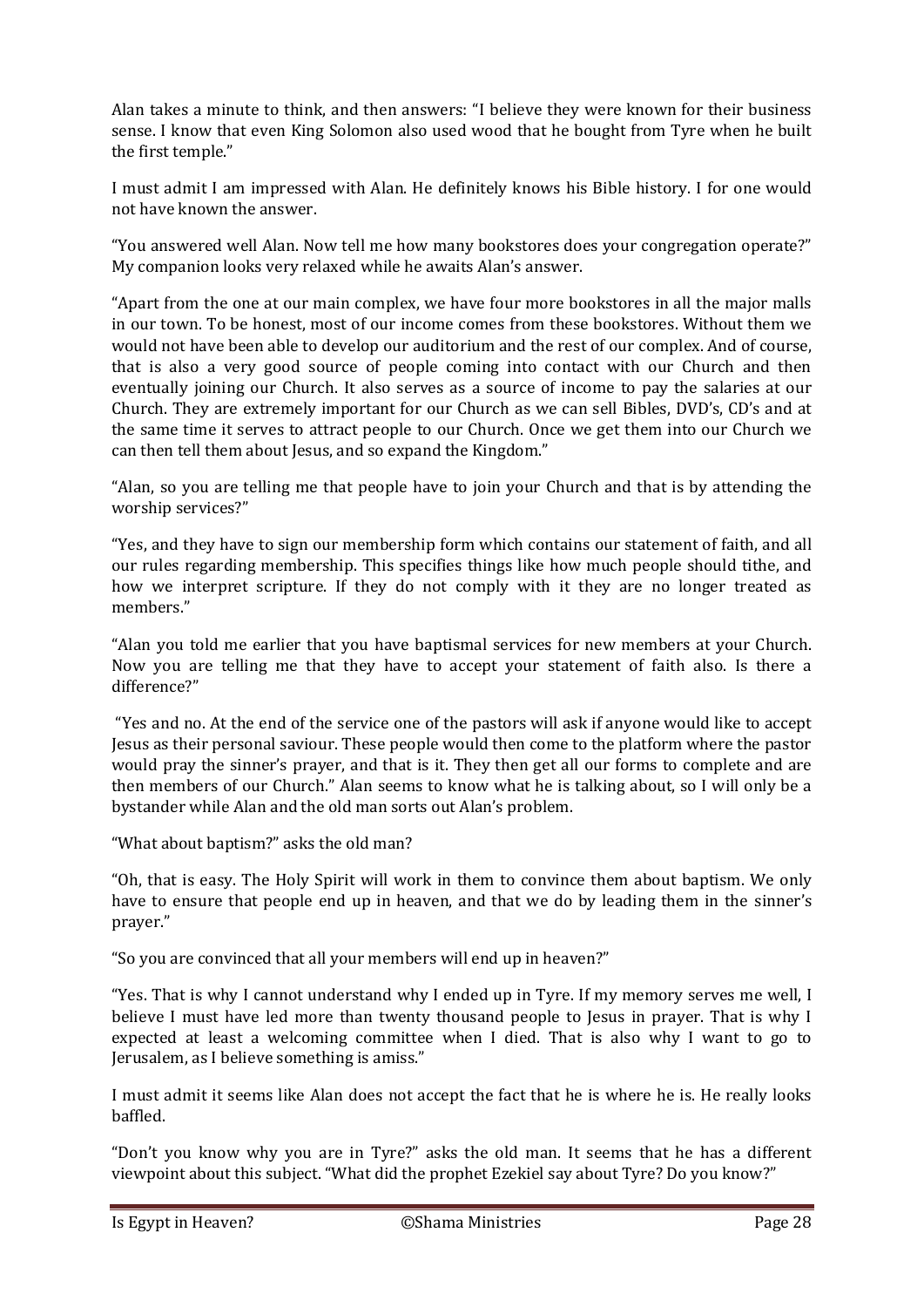"No I cannot remember as I did not need to know."

"The prophet said the following: Son of man, because Tyre has said concerning Jerusalem, Aha, the gateway of the peoples is broken; it has opened to me. I shall be filled. Do you remember this scripture? Is that not what you are doing? Your Church declares that as long as people become members of your Church they are saved. So you have turned the gateway to your Church. And your Church trades in everything as long as you profit out of it. You admitted that without those profits it would be impossible for your Church to survive. The apostle Luke told us a different story. He said: And the Lord was adding to their number day by day those who were being saved. Now you are telling me that you have added people, while Luke said that the LORD added people. How do you answer to that question?"

"So you are telling me that Tyre of Ezekiel is not the place in history, but that Tyre is in heaven? So I ended up in Tyre because I traded with the name of the LORD? And also that not all our member would end up in heaven is that what you are telling me?" Alan looks shocked.

"I am glad you understand," says the old man. "You can now join us as we go to Jerusalem."

Alan kicks with his right foot in the air in front of him as if he is kicking a ball. He then turns around and joins us.

"I want to ask you another question. You know I am very nosey. We were always told at home that no question is ever a stupid question, as you either know the answer, or you do not. So you can ask questions." I think I explained myself why I want to ask questions.

"All these people that are in the various groups around us now, who are they? They look so full of life and actually happy that they are here."

Louwrens, these people are the people of Ephraim. They live here as they all appointed a leader to rule over them. It is now their ruler's duty to take responsibility for them. Remember in Israel's history that they also wanted a king to rule over them? These people did the same at church. They appointed someone to rule over them. But, just look ahead. Look at the glory of Jerusalem."

My companion looks ecstatic. "If you look towards the right you will see the gate of Ephraim. That is where we will enter into Jerusalem. And do you see the light. That is the glory of the LORD that shines over everyone in Jerusalem."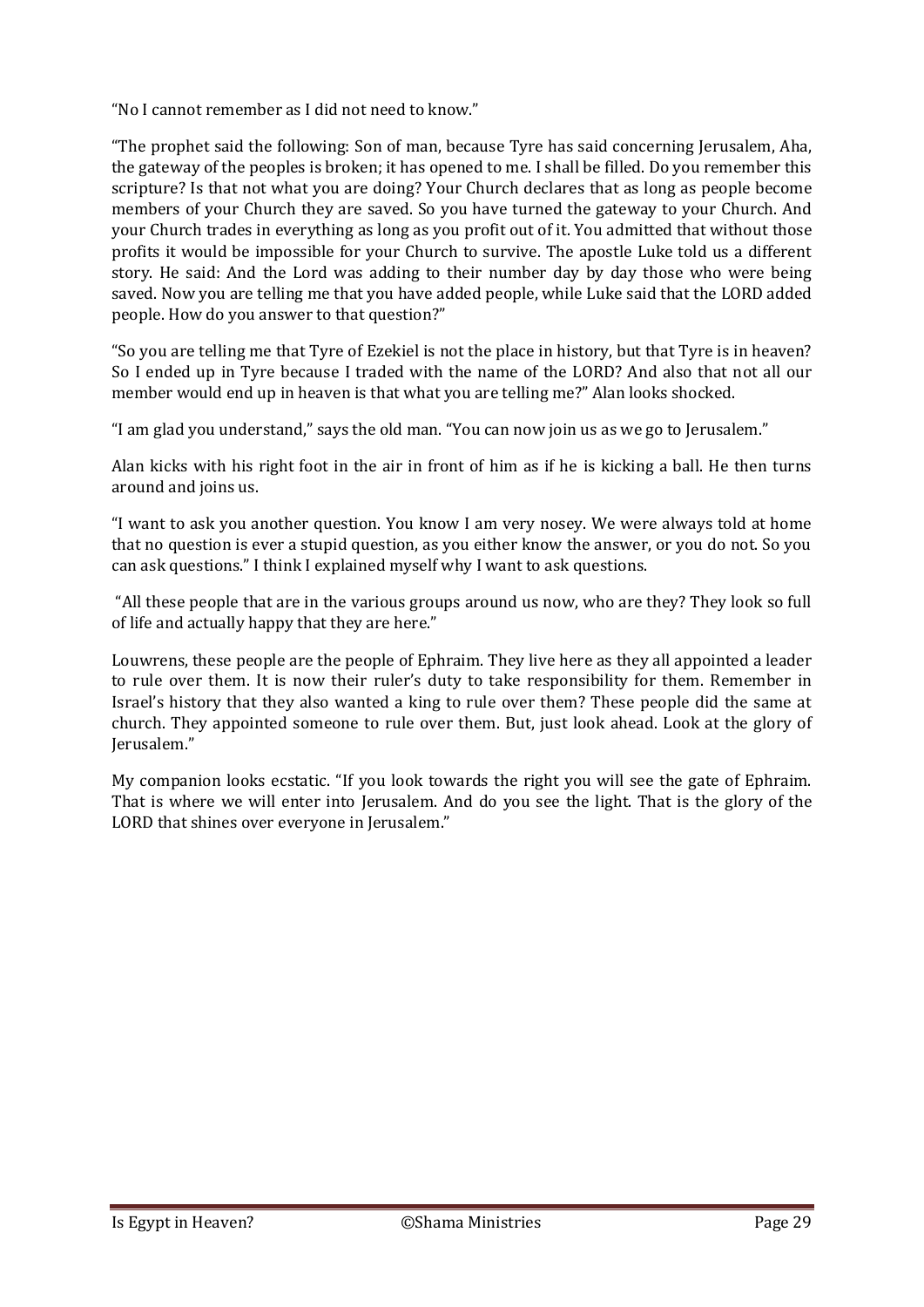## CHAPTER 7 JERUSALEM

<span id="page-29-0"></span>As I look up, I fall on my knees as I am not capable of standing. I just start crying without any reason. It is a sight to behold, one that I will never ever forget. It is something that cannot be described by words. My whole body is filled with a scripture that I never thought was possible to remember:

*And I saw the holy city, New Jerusalem, coming down out of heaven from God, made ready as a bride adorned for her husband. And I heard a loud voice from the throne, saying, "Behold, the tabernacle of God is among men, and He will dwell among them, and they shall be His people, and God Himself will be among them, and He will wipe away every tear from their eyes; and there will no longer be any death; there will no longer be any mourning, or crying, or pain; the first things have passed away." And He who sits on the throne said, "Behold, I am making all things new." And He \*said, "Write, for these words are faithful and true." Then He said to me, "It is done. I am the Alpha and the Omega, the beginning and the end. I will give to the one who thirsts from the spring of the water of life without cost. "He who overcomes will inherit these things, and I will be his God and he will be My son."But for the cowardly and unbelieving and abominable and murderers and immoral persons and sorcerers and idolaters and all liars, their part will be in the lake that burns with fire and brimstone, which is the second death." Then one of the seven angels who had the seven bowls full of the seven last plagues came and spoke with me, saying, "Come here, I will show you the bride, the wife of the Lamb." And he carried me away in the Spirit to a great and high mountain, and showed me the holy city, Jerusalem, coming down out of heaven from God, having the glory of God. Her brilliance was like a very costly stone, as a stone of crystal-clear jasper. It had a great and high wall, with twelve gates, and at the gates twelve angels; and names were written on them, which are the names of the twelve tribes of the sons of Israel. There were three gates on the east and three gates on the north and three gates on the south and three gates on the west. And the wall of the city had twelve foundation stones, and on them were the twelve names of the twelve apostles of the Lamb. The one who spoke with me had a gold measuring rod to measure the city, and its gates and its wall. The city is laid out as a square, and its length is as great as the width; and he measured the city with the rod, fifteen hundred miles; its length and width and height are equal. And he measured its wall, seventy-two yards, according to human measurements, which are also angelic measurements. The material of the wall was jasper; and the city was pure gold, like clear glass. The foundation stones of the city wall were adorned with every kind of precious stone. The first foundation stone was jasper; the second, sapphire; the third, chalcedony; the fourth, emerald; the fifth, sardonyx; the sixth, sardius; the seventh, chrysolite; the eighth, beryl; the ninth, topaz; the tenth, chrysoprase; the eleventh, jacinth; the twelfth, amethyst. And the twelve gates were twelve pearls; each one of the gates was a single pearl. And the street of the city was pure gold, like transparent glass. I saw no temple in it, for the Lord God the Almighty and the Lamb are its temple. And the city has no need of the sun or of the moon to shine on it, for the glory of God has illumined it, and its lamp is the Lamb. The nations will walk by its light, and the kings of the earth will bring their glory into it. In the daytime (for there will be no night there) its gates will never be closed; and they will bring the glory and the honor of the nations into it; and nothing unclean, and no one who practices abomination and lying, shall ever come into it, but only those whose names are written in the Lamb's book of life.* 

After a while the old man walks over to me and assists me in getting to my feet. I did not expect this sight. Even as a child I tried to picture what Jerusalem would look like, but it is not a patch on what I see in front of me. There is no stopping me now. I want to get to Jerusalem, and get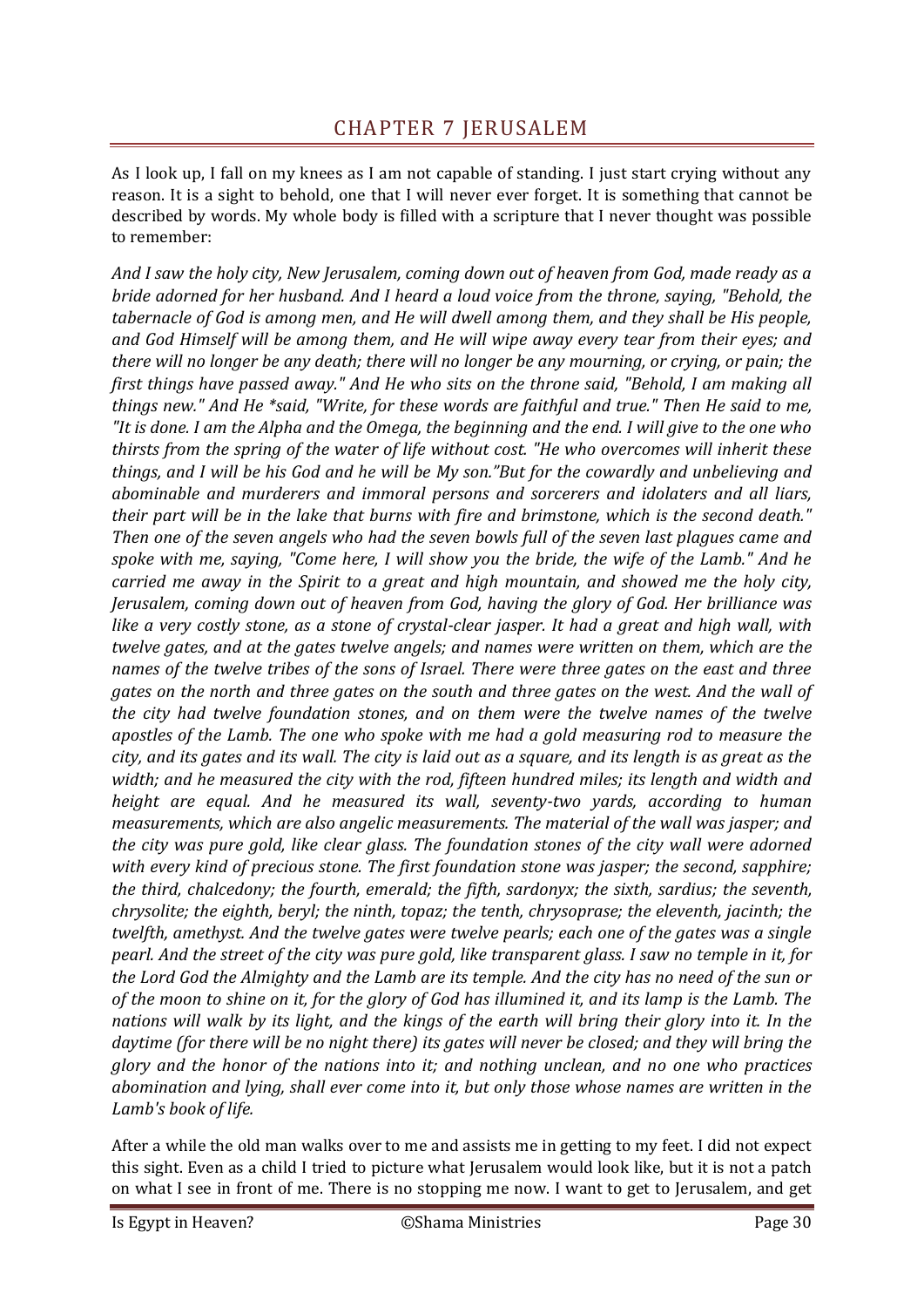there as soon as possible. I even have enough energy now to run at full speed towards Jerusalem.

My companion takes my hand and helps me to my feet, gives me a hug, and turns towards our destination. "Let us get going. We will receive our instructions as soon as we get to the gate."

"Just look at all the people! Where are they all coming from? Everywhere you look there are people, and roads, all leading towards Jerusalem." I am so worked up and to think I will see what the inside looks like. I just cannot wait to get there. I must admit, Alex and Alan are also filled with joy and cannot wait to get there. One can see the expectation in their eyes.

"Yes", says the old man. "You people have an expression that says all roads lead to Rome, but now you know that all roads lead to Jerusalem."

That is true. As far as the eye can see are people clothed in white, and all of them are on their way to Jerusalem. This is a sight that I will remember forever.

"Who is that person over there?" I see someone looking at us and coming toward us at great speed. He then stops and talks to the old man. They move away from us while this person explains something to the old man, turns around and disappears into the crowd again. I wonder what message he gave to the old man.

The old man points to a rest on the side of the road and calls me over. I wonder what this is all about. I know I have an appointment in Jerusalem, but we are not there yet. So what did this messenger tell the old man?

"Louwrens, tell me a little more about your history. I want to know what happened to you when you relocated to the Natal south coast area."

I look around as the question has caught me a little off guard. 'What specific do you want to know, as a lot of things happened? My mom also came down but stayed in the old age home in Winklespruit, and as a family we started living very close to each other. The kids really enjoyed Sunday's as she would come home with us after church, and would then only return after the evening service. Is that what you wanted to know?"

"No, that is not what I was after. You also ended up in hospital there, if I am correct. Tell me about that."

"Yes, I was in hospital. The doctors found a malignant tumour in my bladder and removed it. Fortunately they could remove it completely so there was no need to worry about it afterwards. I did go for checkups for three years after the operation, but was given the green light after that period of time."

"Just after the operation you prayed a prayer. Can you remember what you asked the LORD in that prayer?"

I still well up when I think about it. "Yes, I can. Do you know that my youngest daughter was not even in school then? Do you know how I asked the LORD to spare my life in order for me to see them grow up and take their own place in life?"

"So that is what it is all about." The old man looks at me with real empathy in his eyes. "So that is the story."

I am now completely flabbergasted. He looks at me and I feel that I can burst into tears just looking at him. What is he trying to tell me? Did something happen? I am so looking forward to my meeting in Jerusalem. I hope it is still on.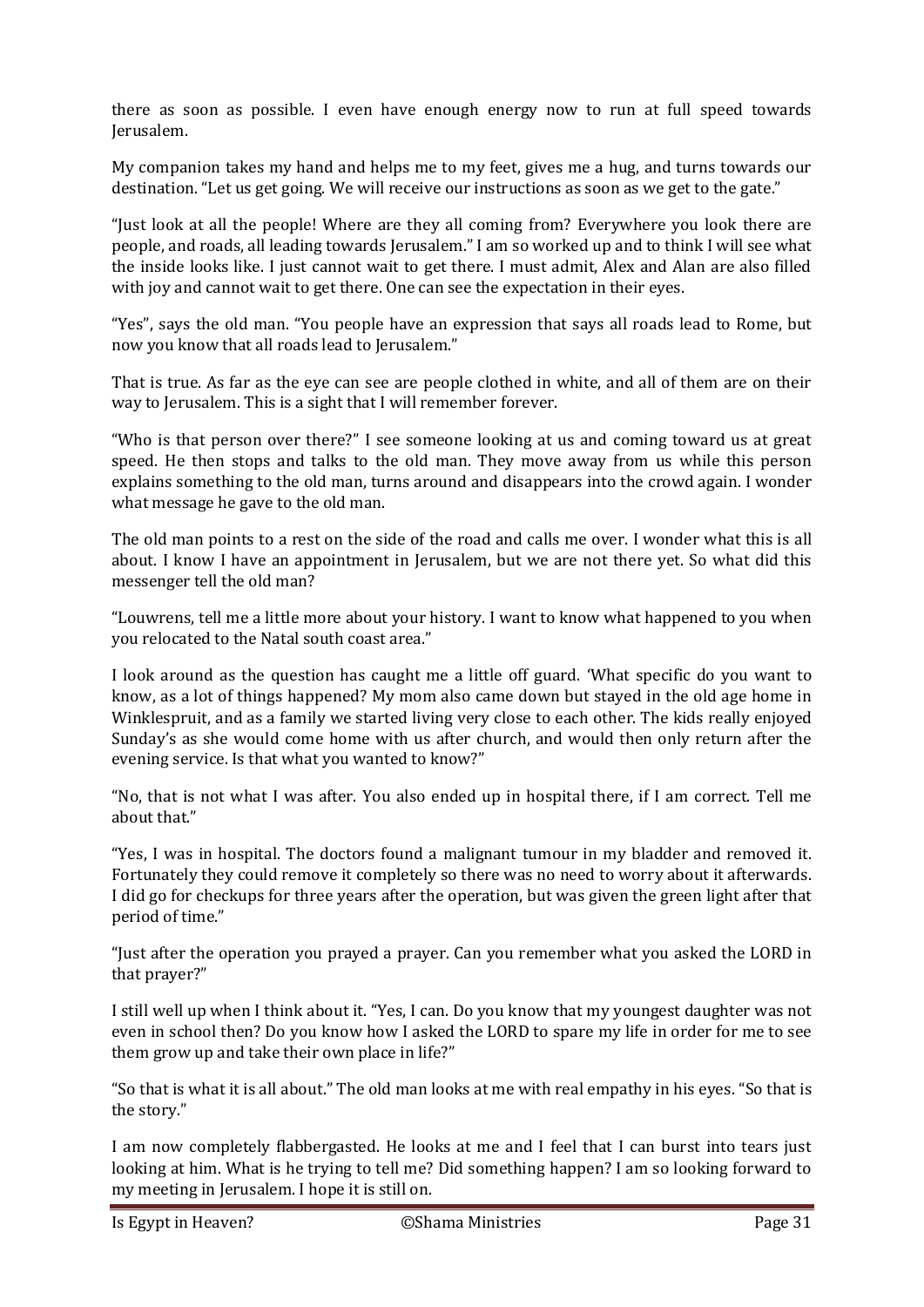After a while he starts talking to me again. "Well, at least I now know what the problem is. How old is that daughter now?"

"She is fourteen at the moment. She has really changed now that she is becoming a woman. Just think about it, she is even in high school."

"Well Louwrens, that is the problem. I have just heard that the LORD is still bound by that promise He made with you and is still answering that prayer today. We will have to separate our ways now as you will be returned to the hospital. In fact, I know your wife is at the hospital already. I know that you have looked forward to your meeting in Jerusalem, but you will go back now. Oh, and by the way, you wanted to know who I am. Well, my name is Moses.

"Moses!!!" The words feel as if it is coming from deep inside of me. Can it be that I spoke to Moses?

"Hey, stop shouting. The other people are asleep. What is wrong with you? Did you see a ghost? Do you want me to call a nurse?"

The voice sounds familiar. Can it be Hettie? I open my eyes, and yes, I am lying in bed with my wife on my side. All the other people are staring at me.

'What did you dream of, or did you see something that made you upset?" Now it is her turn to question me.

"No don't worry. I just saw a lot of people clothed in white walking along a road towards a bright horizon. It felt like I was at a game farm standing on a lookout where you are high above the ground and you can see over the trees and grasslands. There were three other people with me. All I know was that one of them was Jesus and another one Moses, but the other person I could not identify. I just knew it was them. I will ask Dr. Dawie, our minister if he can shed some light on it."

If the people only know.......................

P<sub>s</sub>

Dr. Dawie told me to forget about this vision as it will drive me insane. I didn't listen to him.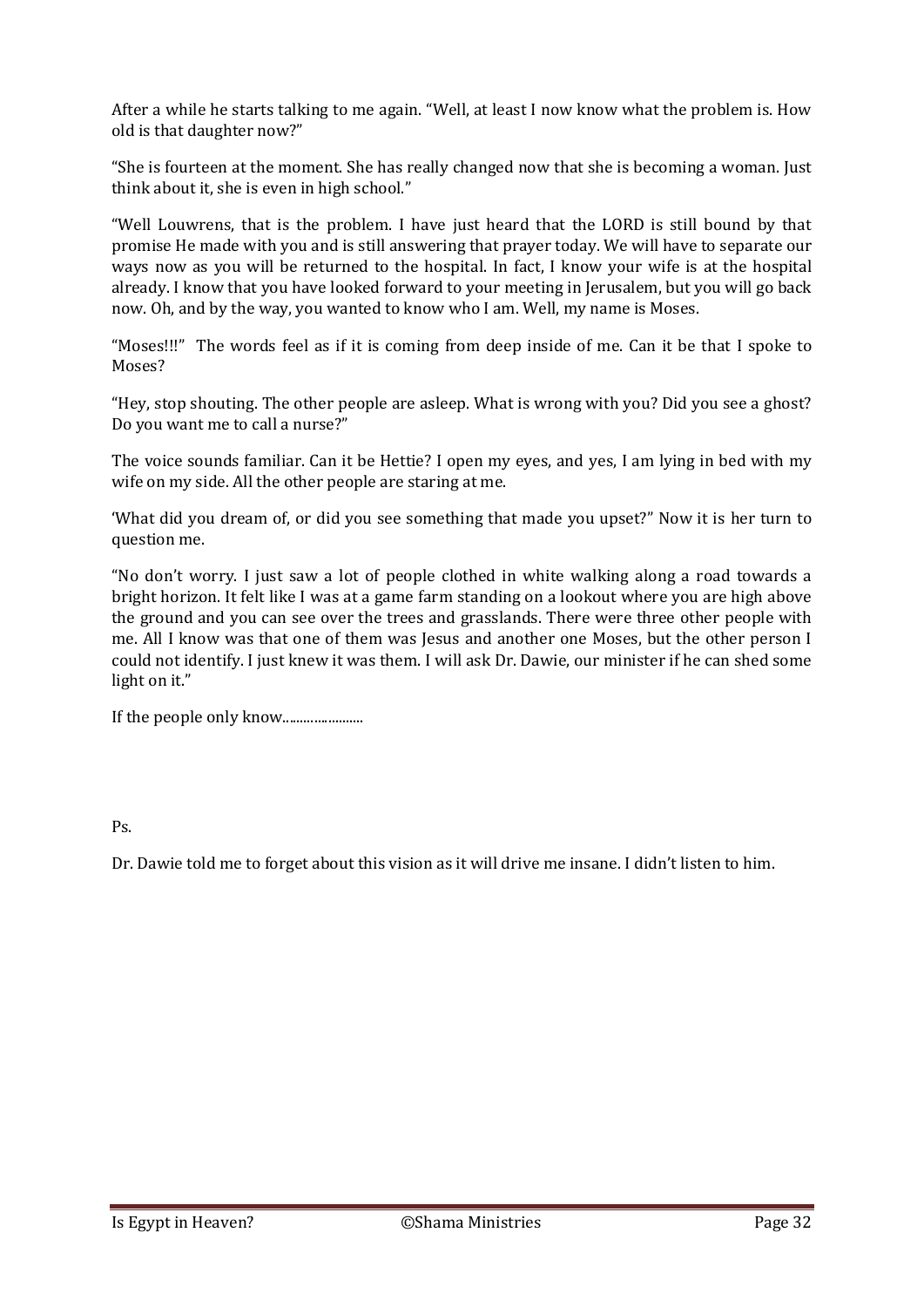### SUMMARY

<span id="page-32-0"></span>Jesus confirms this subject in Matthew 24:31 *And he shall send his angels with a great sound of a trumpet, and they shall gather together his elect from the four winds, from one end of heaven to the other.*

I only got the meaning twenty years later. That was the reason for me writing quite a number of my books, starting with The Covenant of Righteousness, which I also included in the Book of Moses.

These books are available as free downloads from my website at [http://www.shama.org.za](http://www.shama.org.za/)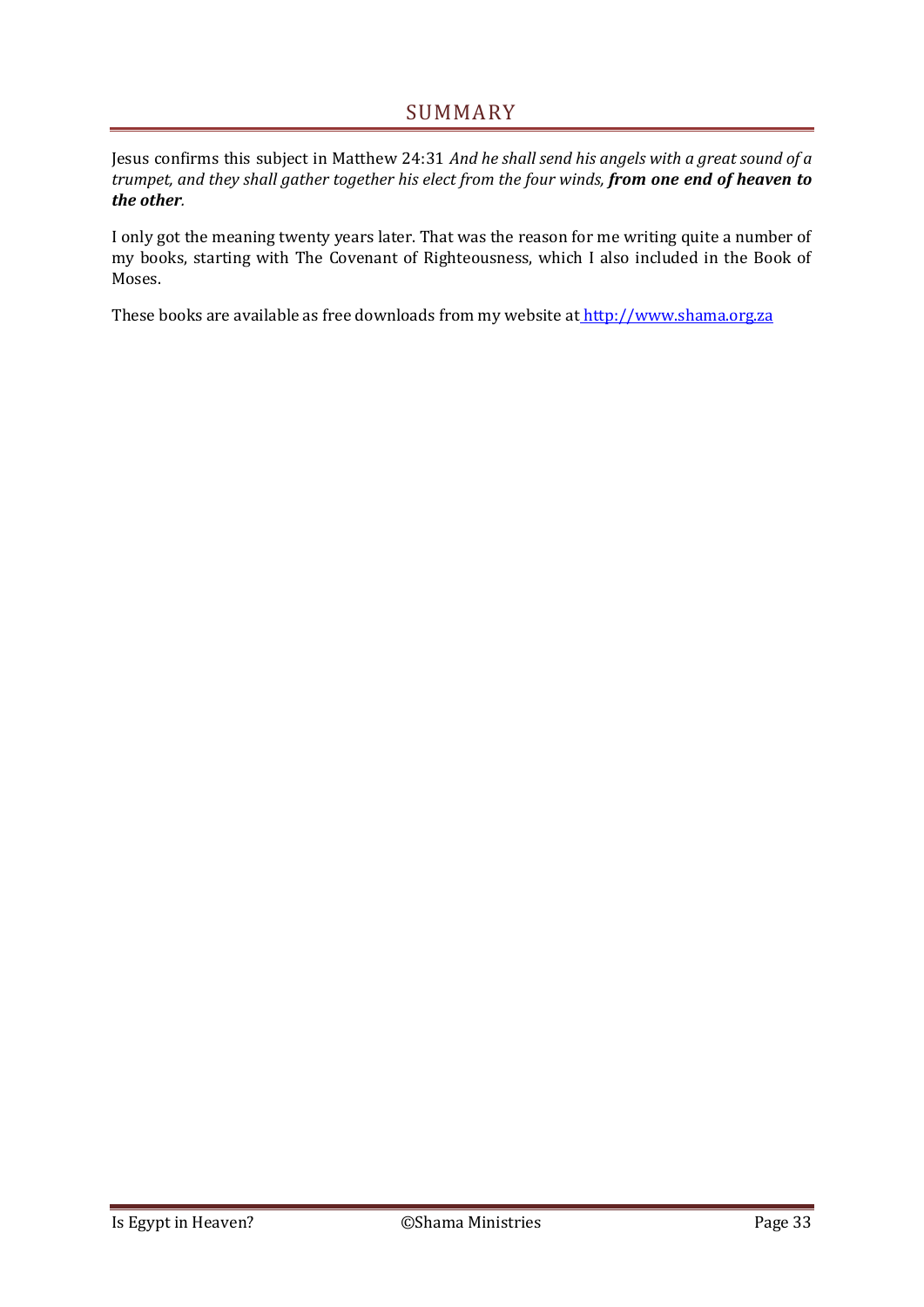#### DONATIONS / DONASIES

<span id="page-33-0"></span>We are trying to raise funds to buy a vehicle in order for us to be able to get to the shops 60 km away on our own. We lost our car due to what I would call absolutely bad service from a person at a Volvo dealership who would not let us use our warrantee when I had to get someone to stop a water leak from the air conditioner into the driver side footwell. I was told when I took it in to get fixed that I should have used a MIF accredited dealer of which there apparently was two that I could have used. They were Tiger Wheel and Tyre and SupaQuick. Now I do not know how someone who fits tyres could work as a workshop to temporarily fix my car 120 km from the agent. So I ended up giving the car back to the bank when even after paying out of my own pocket to get the car working after it blew a gasket originally after the temporary fix, the same thing happened while driving it six months later and blowing the top gasket again. So I referred Nedbank to Volvo Eastern Cape and that was the end of the story. But it left me without a car, as I am totally disabled due to NET cancer.

I would also like to say that all my savings for my retirement went down the drain due to Black Economic Empowerment (BEE) which is a racially inclusive programme launched by the South African government to redress the inequalities of apartheid by giving black people (African, Coloureds and Indians) South African citizens economic privileges that were taken away from Whites. As I am white I could not continue with my business and when you are dismissed at 49 years old, your savings only last for a few years, especially when it was used it to start my own business and was stopped for a second time when I was told that I could not continue my business on my own and I had to use consultants that my clients wanted which would have bankrupted me within six months.

So now after 23 years after being diagnosed the first time with NET cancer and nearly six years after having had to stop working all together as my condition has deteriorated to a point where I cannot leave home without a wheelchair, we would like to get an older car, before electronics, that we can use to move around.

So our aim is to raise around R45,000 or \$ 3,000 to be able to achieve this. I was hoping by making my books available for free on my website that it would supply us with an income, but now ten years after starting it I have only received 1 donation of R50 (\$3) despite the fact that more than 1000 books are downloaded on a monthly basis. I also designed and made calendars available to our worldwide NET cancer community which has now been downloaded more that 1000 per annum without any donation.

You can either donate on our website which will accept funds in US \$ up to a maximum of around \$ 600, or at our donation page at Payfast which will allow you to donate in ZAR.

The links are: US Dollars: <http://shamaministries.org.za/wp/shop/>

South African Rands[: https://www.payfast.co.za/donate/go/shamaministries](https://www.payfast.co.za/donate/go/shamaministries)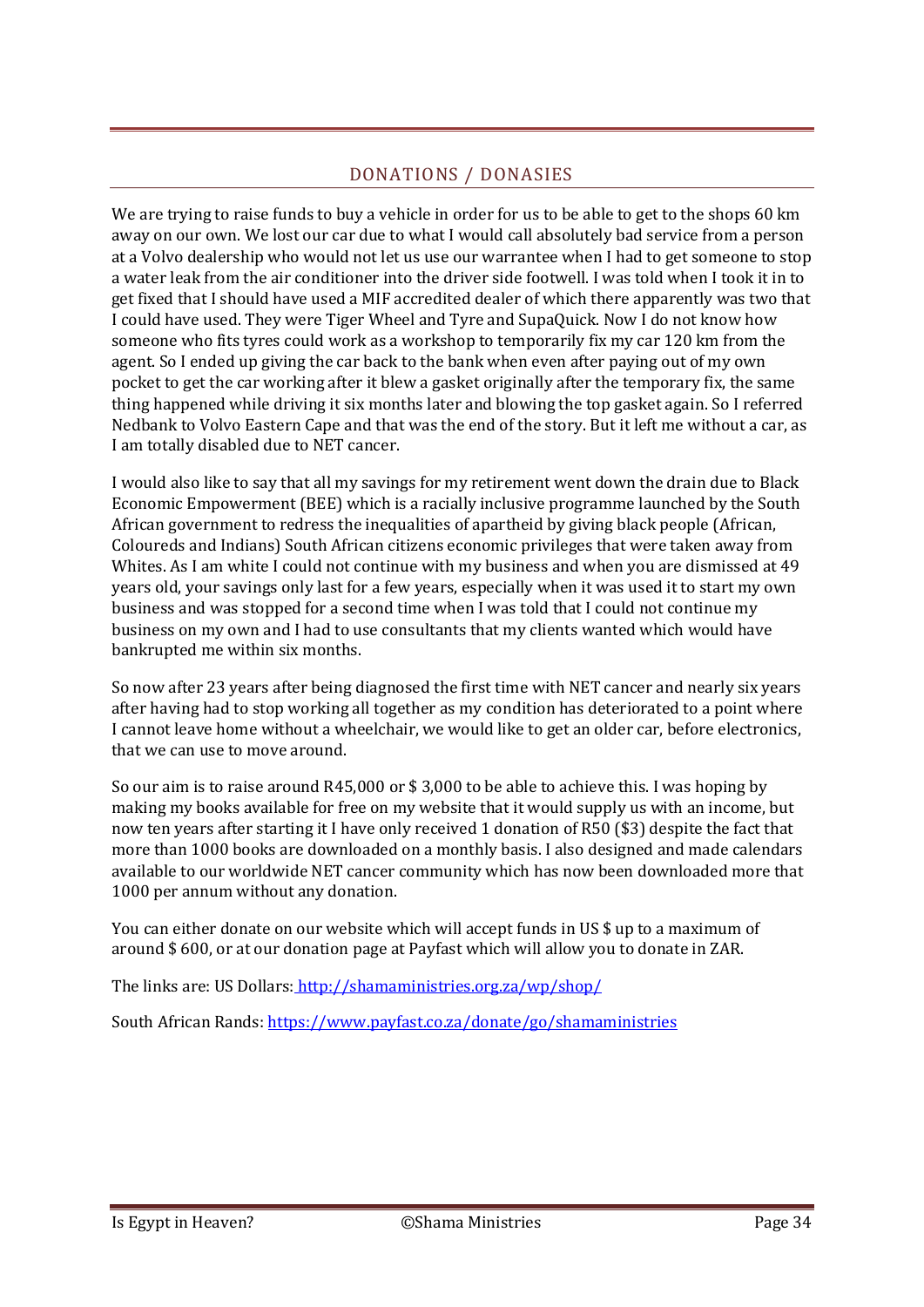<span id="page-34-0"></span>Louwrens and Hettie Erasmus are two people called by the LORD to make a difference in the lives of others. Hettie has been doing counselling for almost as long as she can remember, and has studied both formally and informally. She is still lead and taught by the Holy Spirit on a daily basis in her ministry.

Louwrens, that's me, is the person who wrote all the books and articles you will find on our website and on Amazon, Kindle and Smashwords. Unfortunately for myself, I am suffering from Carcinoid cancer, a slow growing but devious cancer. We are raising funds to fight this Carcinoid cancer I am suffering from in order for me to survive. After 21 years of fighting, our finances are depleted and we have no more resources to fight this cancer on our own any longer and have started a fundraising project to help us in this fight as I am no longer able to do any "real" work. Writing is not a real work to me but a commission from the LORD. You can contribute at any of the following places. The first place is directly at our payment processor who also handles all our transactions from our website, which has been virtually nonexistent. Their page is at

<https://www.payfast.co.za/donate/go/shamaministries>

If you would like to contribute on our website you can do so directly on our website at <http://shamaministries.org.za/wp/shop/>

Our contact details are:

Website: [http://www.shama.org.za](http://www.shama.org.za/)

Email: louwrens at shama dot org dot za. Replace the words with normal characters as in a normal email address, as we are trying to keep junk mail and spammers to the minimum.

The following books can be downloaded for free from our site:

**The Book of Moses.** This is a complete guide for any Christian explaining the way of a Christian, and answers most doctrinal questions, questions you have in your everyday walk with the LORD, on the end times and what heaven will look like, as well as questions about Church. Download link [here](http://www.shamaministries.org.za/boeke/The%20Book%20of%20Moses.pdf)

**Is Egypt in Heaven?** The book is based on a time in my life when I received major surgery in my fight against Carcinoid cancer, and had a near death experience. Some sections are based on the truth, and some is fiction to explain what heaven will look like. Download link [here](http://www.shamaministries.org.za/boeke/Is%20Egypt%20in%20heaven.pdf)

**A Wake Up Call.** The book examines the doctrine of election, and then draws on the result to explain the effect on our everyday life. Download link [here](http://www.shamaministries.org.za/boeke/A%20Wakeup%20Call.pdf)

**Evidences of a Christian.** Do I have to exhibit a different lifestyle as a non Christian, and if so, what should it be like? Download link [here](http://www.shamaministries.org.za/boeke/Evidences%20of%20a%20Christian.pdf)

**The Covenant of Righteousness.** This book does a detailed study of what the Covenant entails, what Jesus came to fulfil and then describes all the ramifications on all the various doctrines of today. Download link [here](http://www.shamaministries.org.za/boeke/The%20Covenant%20of%20Righteousness.pdf)

**The Revelation of John Revealed.** This book takes a completely different approach to how to interpret the book of Revelation. It uses as a basis the exact same lessons that are described in this book using Israel as our example, and then what the affect this has on our views of this book today. This book is absolutely different from anything you have read or heard. We have to remember that all the current viewpoints started somewhere in the Roman Catholic Church and was modified or still viewed as the only view. They leave Israel as example completely out of all interpretations. Download link [here](http://www.shamaministries.org.za/boeke/The%20Revelation%20of%20John%20Revealed.pdf)